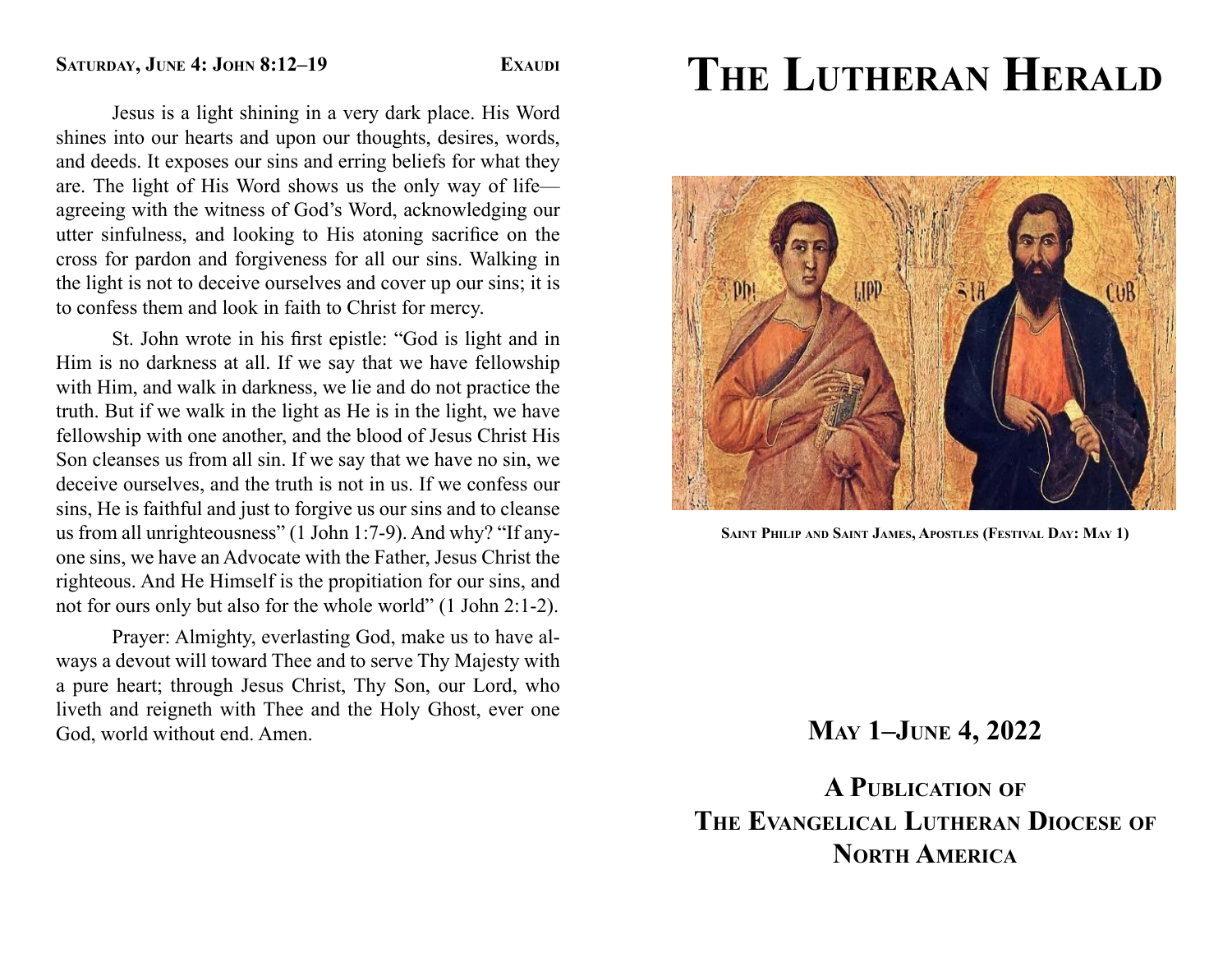## *The Calendar*

*The Lutheran Hymnal* (1941): TLH; *The Evangelical Lutheran Hymn-Book* (1912): ELHB; *The Evangelical Lutheran Hymnary* (1913): ELH

(Monday: M; Tuesday: T; Wednesday: W; Thursday: R; Friday: F; Saturday: S)

| May 1        | Easter 2-Misericordias Domini/            |                |
|--------------|-------------------------------------------|----------------|
|              | St. Philip and St. James, Apostles        | <b>TLH 436</b> |
| May $2(M)$   | St. Athanasius, Bishop, Confessor, Doctor |                |
| May 8        | Easter 3-Jubilate                         | <b>TLH 268</b> |
| May 15       | Easter 4-Cantate                          | <b>TLH 260</b> |
| May 22       | Easter 5-Rogate                           | <b>TLH 458</b> |
| May 23-25    | <b>Rogation Days</b>                      |                |
| May 26 $(R)$ | The Ascension of our Lord                 | <b>TLH 387</b> |
| May 29       | Exaudi                                    | TLH 267        |

**ST. IGNATIUS SEMINARY UPDATE—**The Spring quarter began on February 28. The classes this quarter are as follows:

E009—Greek Readings 3 (1 hr.)

S005—Creation and Redemption (3 hrs.)

H004—Reformation (3 hrs.)

E004—Isaiah (3 hrs.)

 The seminary midterm break will begin Saturday, April 9 and classes will resume Monday, May 2. The break is situated around Holy Week, Easter, and the annual Colloquium and Synod of the diocese.

**SUPPORT FOR ST. IGNATIUS SEMINARY—**The work of the seminary is of critical importance for the ongoing purpose of this diocese, preparing future pastors to serve in congregations of our fellowship. In the past year, there has been a signi fi cant decrease in financial support for St. Ignatius. While the seminary has sufficient reserves to continue its work for several years, it is important that we do not deplete these reserves. If you would be willing to help provide such support, it can be sent to ELDoNA via the treasurer, Rev. Michael Henson, Trinity Ev. Lutheran Church 1000 North Park Ave. Herrin, IL 62948

**FRIDAY, JUNE 3: LUKE 11:5-13** EXAUDI

 Though we trust in Christ as our Savior, it seems we often have difficulty trusting that God will hear and answer our prayers in the way that is best for us. We often fail to go to God in prayer over our needs, and then leave matters in God's hands. In today's reading, Jesus points out that even earthly friends and parents, though selfish and sinful by nature, will give us those things we ask of them, whether from genuine love and concern, or for selfish and sinful reasons. Jesus urges us to pray with confidence that our heavenly Father, who loves us more than any earthly friend or father can, will hear and answer our prayers in the way best for us. It is as Jesus said: "If you then, being evil, know how to give good gifts to your children, how much more will your Father who is in heaven give good things to those who ask Him!" (Matthew 7:11). And, as Jesus said, He will surely give the Holy Spirit as well: "... how much more will your heavenly Father give the Holy Spirit to those who ask Him!" (Luke 11:13).

 Prayer: Almighty, everlasting God, make us to have always a devout will toward Thee and to serve Thy Majesty with a pure heart; through Jesus Christ, Thy Son, our Lord, who liveth and reigneth with Thee and the Holy Ghost, ever one God, world without end. Amen.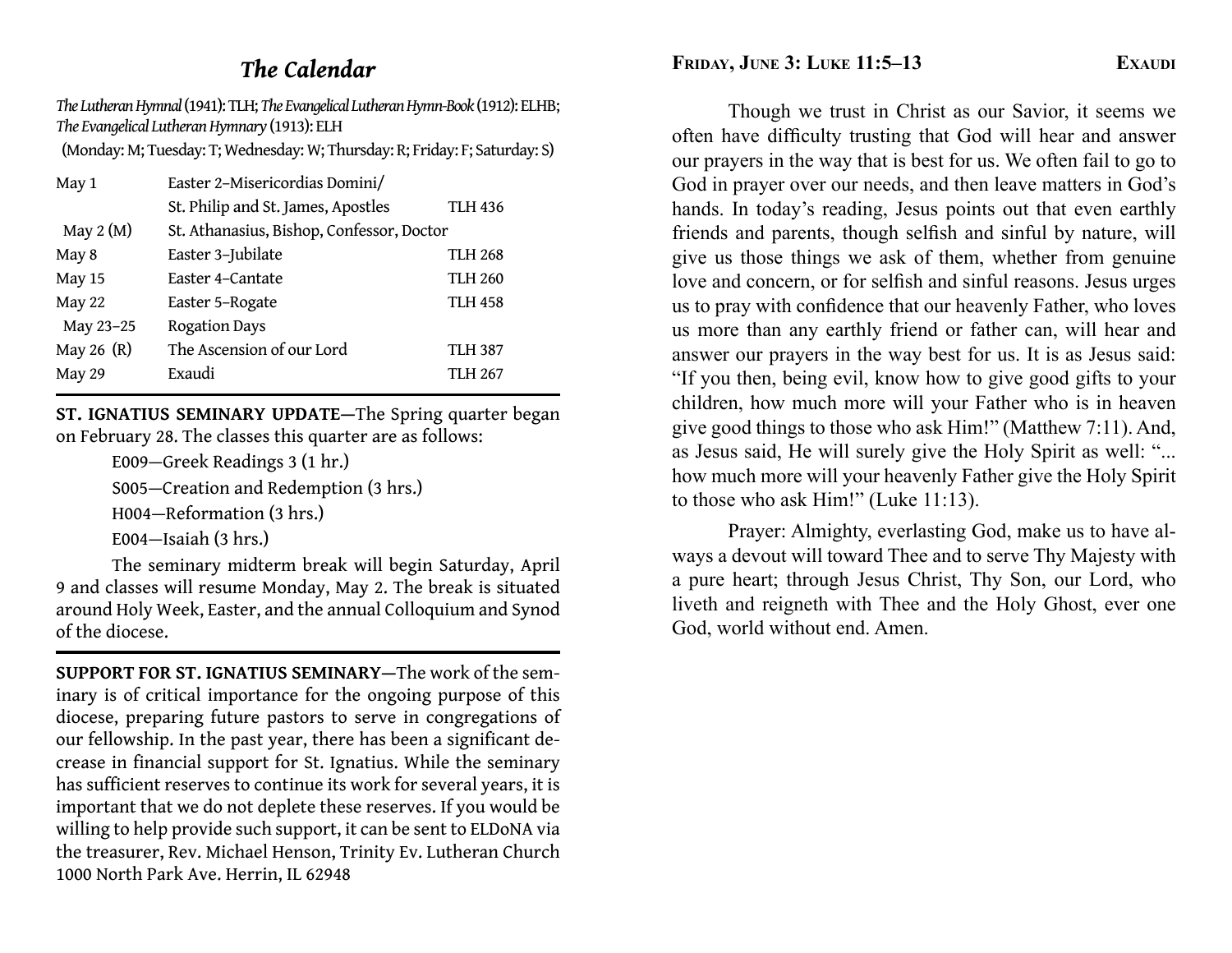Our earthly bodies wear out and grow old. As God told Adam after he had sinned, we are dust, and to dust we shall return (see Genesis 3:19). Isaiah describes it this way: "We all fade as a leaf, and our iniquities, like the wind, have taken us away" (Isaiah 64:6). In this life we groan, not just because our bodies grow old and things hurt, but because we are yet inclined to sin and evil; we are unable to serve our God in righteousness and true holiness. As believers in Christ Jesus, we look forward to the day when we put off this body infected by sin, and are clothed with our heavenly bodies, made to live forever in holiness as a part of God's eternal kingdom.

 While we do not necessarily long for death and the putting off of our old bodies, we do long for life and the changing of our vile and sinful bodies into glorious and heavenly bodies, like unto our Lord Jesus Christ. Paul wrote to the believers in Philippi: "For our citizenship is in heaven, from which we also eagerly wait for the Savior, the Lord Jesus Christ, who will transform our lowly body that it may be conformed to His glorious body, according to the working by which He is able even to subdue all things to Himself" (Philippians 3:20-21).

 Prayer: Almighty, everlasting God, make us to have always a devout will toward Thee and to serve Thy Majesty with a pure heart; through Jesus Christ, Thy Son, our Lord, who liveth and reigneth with Thee and the Holy Ghost, ever one God, world without end. Amen.

## Lesson from the Book of Concord Misericordias Domini Sunday

#### **Article XIV.**

 Of Ecclesiastical Order, [the Lutherans] teach that no one should publicly teach in the Church or administer the Sacraments unless he be regularly called.

## **Article XV.**

 Of Rites and Usages in the Church, they teach, that those ought to be observed which may be observed without sin, and which are profitable unto tranquility and good order in the Church, as particular holydays, festivals, and the like.

 Nevertheless, concerning such things, let men be admonished that consciences are not to be burdened, as though such observance was necessary to salvation. They are admonished also that human traditions instituted to propitiate God, to merit grace and to make satisfaction for sins, are opposed to the Gospel and the doctrine of faith. Wherefore vows and traditions concerning meats and days, etc., instituted to merit grace and to make satisfaction for sins, are useless and contrary to the Gospel.—The Augsburg Confession

#### **Article IV. Of the Papacy.**

 That the Pope is not, according to divine law or according to the Word of God, the head of all Christendom (for this name belongs to Jesus Christ solely and alone), but is only the bishop and pastor of the Church at Rome, and of those who voluntarily or through a human creature (that is a political magistrate) attach themselves to him, not to be under him as a lord, but with him as brethren and associates, as Christians; as the ancient councils and the age of St. Cyprian show.

 But today none of the bishops venture to address the Pope as brother; but they must call him most gracious lord, even though they be kings or emperors. Such arrogance we neither will, can, nor ought with a good conscience to approve. Let him, however, who will do it, do so without us. —The Smalcald Articles, Part II, .§1–2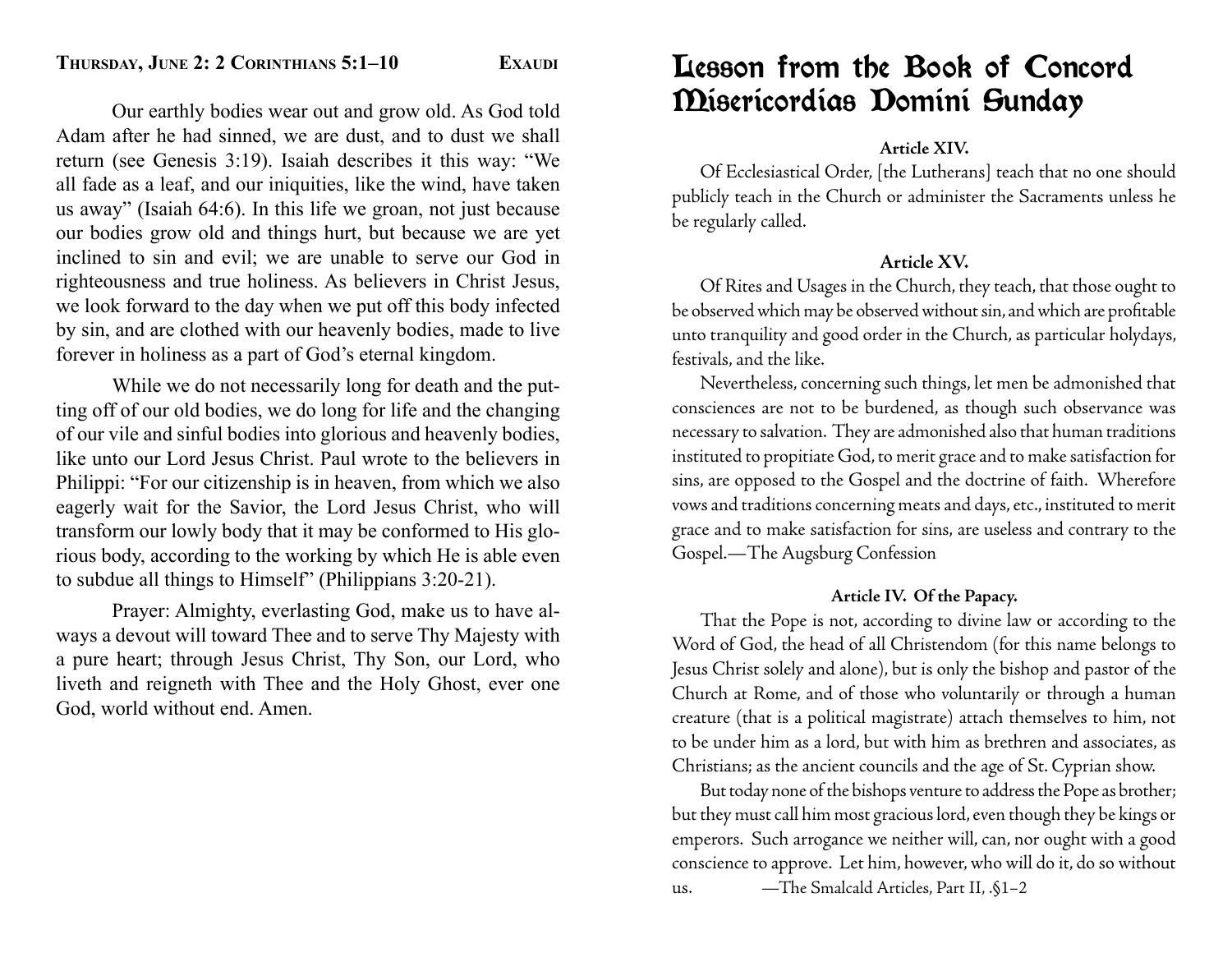In today's text Jesus speaks of two ways to tend sheep. In the villages and towns there were communal sheepfolds where all the village flocks were sheltered for the night. These folds were protected by a strong door, and only the guardian of the door, the gatekeeper, held the key. It was to that kind of fold that Jesus refers in verses 1-3.

 But when the sheep were out on the hills during the warm season and didn't return at night to the village, they were herded into folds on the hillside. These sheepfolds were simply open spaces enclosed by a wall. There was an opening by which the sheep came in and went out. But there was no door of any kind. Instead, at night, the shepherd lay down across the opening so that no sheep (or anything else) could get in or out, except over his own body. And so, in the most literal sense, the shepherd himself was the door.

 That is the image Jesus meant when He said, "I am the door." Through Him alone man has access to God. Without Jesus, God would be at best a stranger, and at worst an enemy. But through the life, death and resurrection of Jesus we are shown God's grace. We see His merciful nature in His loving sacrifice, even to death on a cross. And through faith in that redeeming sacrifice He becomes the very door of our salvation.

 Prayer: God, who by the humiliation of Thy Son didst raise up the fallen world, grant unto Thy faithful ones perpetual gladness, and those whom Thou hast delivered from the danger of everlasting death do Thou make partakers of eternal joys; through the same Jesus Christ, Thy Son, our Lord. Amen.

 From the Word of the Lord given through the prophet Ezekiel we learn that even when believers must suffer in this world—whether it be persecution from those who err, or suffering as a result of God's judgments upon the wicked and unbelieving—God remains our sanctuary and protector. In His Word God tells us: "'For the mountains shall depart and the hills be removed, but My kindness shall not depart from you, nor shall My covenant of peace be removed,' says the Lord, who has mercy on you" (Isaiah 54:10). And, in Psalm 46:1-3 we read: "God is our refuge and strength, a very present help in trouble. Therefore we will not fear, even though the earth be removed, and though the mountains be carried into the midst of the sea; though its waters roar and be troubled, though the mountains shake with its swelling."

 Even when God's judgments fall upon our own land and people because we have rejected the Lord and turned aside to evil, God is still able to preserve those who continue in repentance and faith. He shows mercy to those who turn from sin and wickedness and trust in Christ, who died for our sins and rose again in victory.

 Prayer: Almighty, everlasting God, make us to have always a devout will toward Thee and to serve Thy Majesty with a pure heart; through Jesus Christ, Thy Son, our Lord, who liveth and reigneth with Thee and the Holy Ghost, ever one God, world without end. Amen.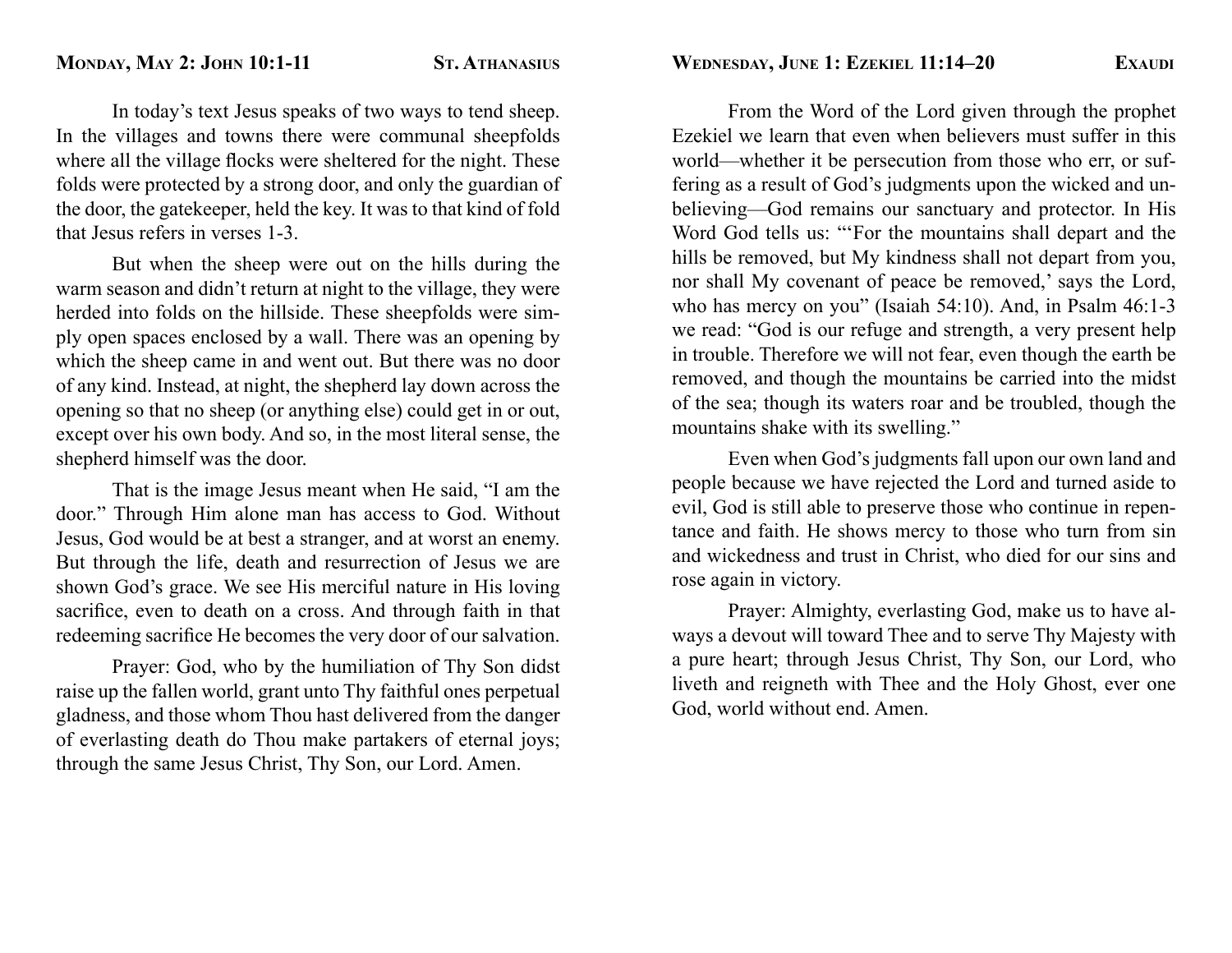In the burden of the Lord against Egypt, God also reveals hope for Egypt. Though Egypt be afflicted and smitten, yet many Egyptians would return to the Lord, and God will hear their prayers and heal them. This is fulfilled in the holy life and innocent suffering and death of Christ Jesus for the sins of the world. Through the preaching of the Gospel, where once God judged the land for the idolatry and wickedness of the people, God later showed great mercy. Many people of Egypt came to know and trust in Christ Jesus as the true God and their Savior from sin, eternal death, and damnation.

 In the years before Christ's birth, Egypt became home to many devout Jews who studied the Scriptures and looked for the coming Messiah and Savior. Following Christ's birth and sacrifice, Egypt was the home of many who believed in Christ Jesus and followed Him. From this we see that even when God judges a land and its people for their wickedness and unbelief, His ultimate desire is to show them mercy and grant them repentance and faith in Christ Jesus, their Savior.

 Prayer: Almighty, everlasting God, make us to have always a devout will toward Thee and to serve Thy Majesty with a pure heart; through Jesus Christ, Thy Son, our Lord, who liveth and reigneth with Thee and the Holy Ghost, ever one God, world without end. Amen.

 The Peter who had sworn undying allegiance to his Lord was also the same disciple who denied his Lord three times. Jesus had now risen, and the time had come to confront Peter, as well as restore him. Jesus questions Peter three times in succession, paralleling the three denials. Pointedly, He addresses Peter as "Simon, son of Jonah," rather than "Peter, the rock." We also see an interesting word choice in Jesus' first question, "…do you love Me more than these?" Jesus uses the Greek word for love, *agapas*. It is the same word He uses in John 3:16, highlighting the unlimited bounds of God's love. Peter's response is honest and truthful: "Yes, Lord, You know that I love You." Two things stand out. First, Peter confesses that God knows what is truly in Peter's heart. Second, the word for "love" Peter uses in his response is not agape, but rather *philo*–the love of a trusted friend. Thus, Peter is admitting his love has not, and never will measure up to God's standard, hard as he may try.

 Of course, this is also true of us. God calls us to love Him and our neighbor with unconditional love–a love we are to strive for, but unfortunately can never achieve. That is why we pray that God continues to work in us, that we may love Him and our neighbor with a Christ-like love, and to forgive us for the many times we fall short.

 Prayer: God, who by the humiliation of Thy Son didst raise up the fallen world, grant unto Thy faithful ones perpetual gladness, and those whom Thou hast delivered from the danger of everlasting death do Thou make partakers of eternal joys; through the same Jesus Christ, Thy Son, our Lord. Amen.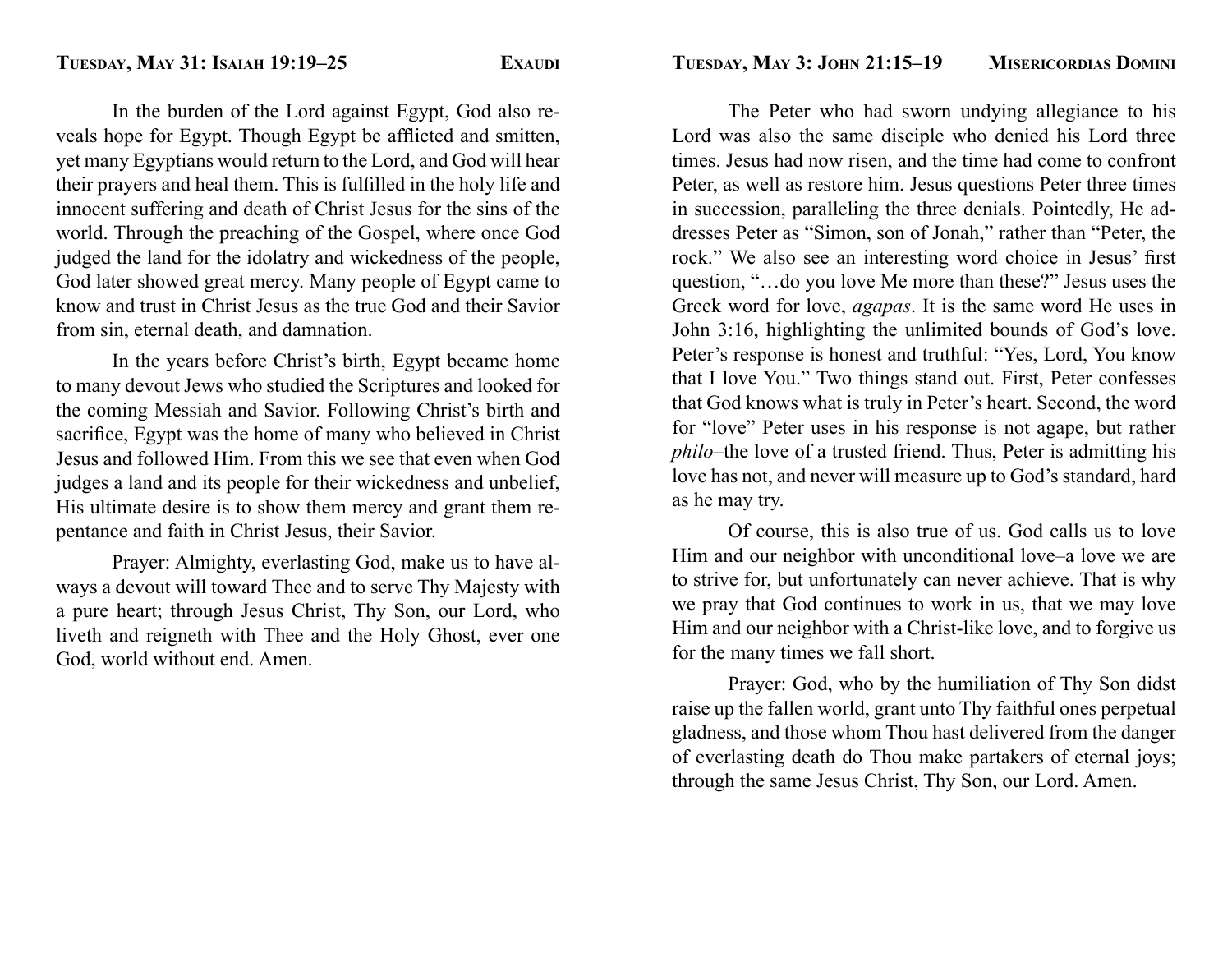No matter who the individual appointed to be God's shepherd, he will always fall short. Pastors from any age cannot come close to the standards of the ultimate Shepherd, Jesus Christ. That is why we hear these words that God speaks through the prophet Ezekiel: "I will establish one shepherd over them, and he shall feed them–My servant David. He shall feed them and be their shepherd. And I, the Lord, will be their God, and My servant David a prince among them; I, the Lord, have spoken. I will make a covenant of peace with them..." Obviously, this cannot mean King David of the Old Testament, for he has already been dead over four centuries. Rather, Jesus will be the new and better King David, who will always rule wisely and compassionately, bringing peace to troubled humanity. This harkens back to Monday's reading, where we see the Good Shepherd literally laying down His life for the sheep.

The "peace" to which our text refers is not just an outward or worldly peace, but an inward and spiritual peace. When we have peace with God we are restored to the Father through faith in what Christ has done. In the resurrection we will see peace in the fullest sense, without doubt or worry. Everything will once again be in harmony–a new Eden where we will walk with God in complete and eternal peace.

 Prayer: God, who by the humiliation of Thy Son didst raise up the fallen world, grant unto Thy faithful ones perpetual gladness, and those whom Thou hast delivered from the danger of everlasting death do Thou make partakers of eternal joys; through the same Jesus Christ, Thy Son, our Lord. Amen.

 Not only did Jesus pray for His disciples who traveled with Him and heard His teaching, He prays for those who would yet come to believe in Him through the word of these first disciples and believers. Jesus prays that those who would come to trust in Him through the preaching and teaching of God's Word would also be one in Him, and one with each other. John also speaks of this in his first epistle when he writes: "That which we have seen and heard we declare to you, that you also may have fellowship with us; and truly our fellowship is with the Father and with His Son Jesus Christ" (1 John 1:3).

 Through His Word, God graciously calls His elect to faith in His Son as Savior and Redeemer. He grants them the forgiveness which Christ won for them on the cross, thus bringing them into fellowship with Him, with Christ Jesus His Son, and with all believers of all time who trust in Jesus Christ alone for their salvation. In fact, the closer we walk with our Lord Jesus by continuing in His Word and holding fast to Him in faith, the more united and one we become with Christ and all others who trust in Him. Many seek unity among Christians and churches without regard for the teaching of God's Word. True unity, on the other hand, is created by the Holy Spirit and given to us as we hear and believe all that God's Word teaches!

 Prayer: Almighty, everlasting God, make us to have always a devout will toward Thee and to serve Thy Majesty with a pure heart; through Jesus Christ, Thy Son, our Lord, who liveth and reigneth with Thee and the Holy Ghost, ever one God, world without end. Amen.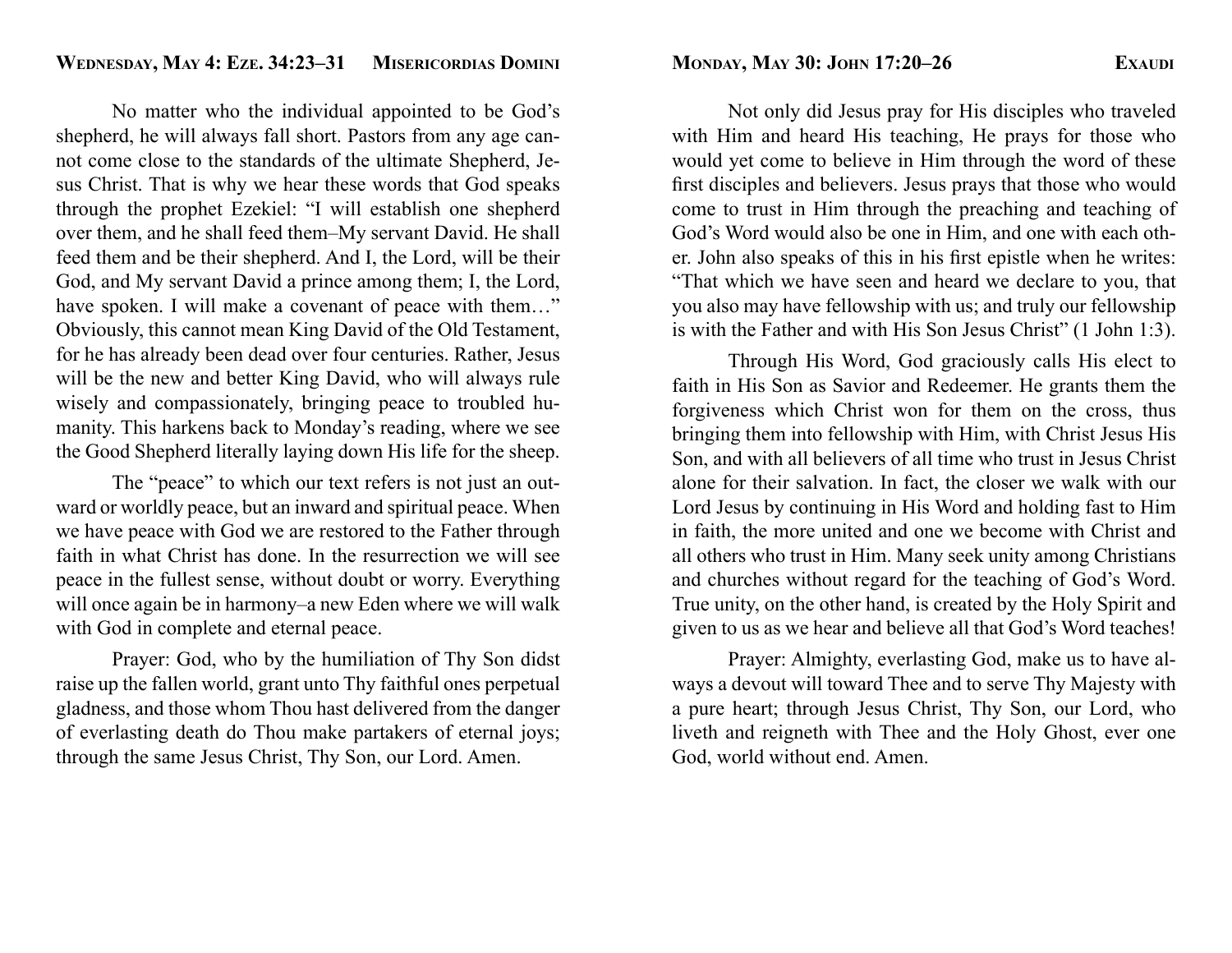## Lesson from the Book of Concord Exaudi Sunday

## **IX. Of Excommunication.**

 The greater excommunication [i.e., execution or banishment], as the Pope calls it, we regard only as a civil penalty, and not pertaining to us ministers of the Church. But the less [i.e., the socalled 'lesser excommunication'] is true Christian excommunication, which prohibits manifest and obstinate sinners from the sacrament and other communion of the Church until they are reformed and avoid sin. And ministers ought not to confound this ecclesiastical punishment or excommunication with civil penalties.

—The Smalcald Articles, Part III

 *The selections from the Book of Concord for the Sundays of the Church Year are from H. E. Jacobs' translation of the Book of Concord, and are taken from the table of suggested lessons for Sundays and Festivals of the Church. (The table of appropriate lessons was originally found in Pipping's Christliches Concordienbuch [Leipzig, 1734].)*

## **THURSDAY, MAY 5: MAT. 18:10–14 MISERICORDIAS DOMINI**

Jesus is a hunter. But He does not hunt that He may find and kill, but that He may find and save. His very nature compels Him to do so. And since there are always plenty of lost sheep to be found, He is incessantly active. Scripture is replete with examples that highlight His restless diligence. Whether it be a lost coin, a lost son, or a lost sheep, Jesus wants us to know how much He values each and every one of us. We hear His words in today's reading about the one lost sheep: "And if he should find it, assuredly, I say to you, he rejoices more over that sheep than over the ninety-nine that did not go astray. Even so it is not the will of your Father who is in heaven that one of these little ones should perish."

 Likewise, we are to have the same attitude in seeking the lost. Out of loving concern for the eternal welfare of our brothers and sisters, we are called to seek those who have gone astray. It is this mindset, then, that sets the stage for the next verses which address how we are to admonish those who have drifted from the flock.

 Prayer: God, who by the humiliation of Thy Son didst raise up the fallen world, grant unto Thy faithful ones perpetual gladness, and those whom Thou hast delivered from the danger of everlasting death do Thou make partakers of eternal joys; through the same Jesus Christ, Thy Son, our Lord. Amen.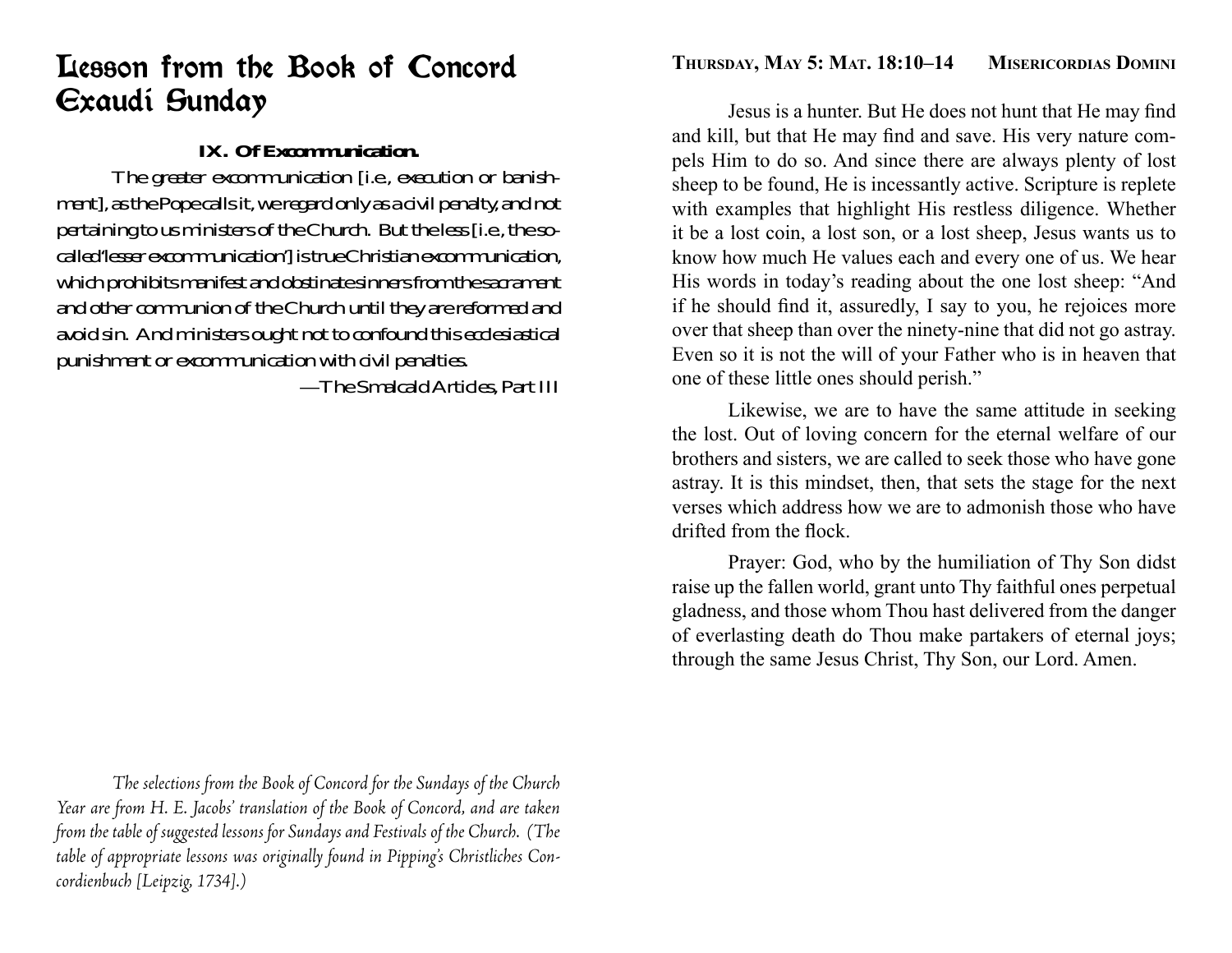God tells us through the prophet Jeremiah that He has not been pleased with the shepherds who have governed Israel. They will be removed and punished for their lack of faithful care, and God will step in and appoint new watchmen: "'I will set up shepherds over them who will feed them; and they shall fear no more, nor be dismayed, nor shall they be lacking,' says the Lord." In fact, God Himself will be the ultimate Shepherd– the "Righteous Branch"–who will not only rule with righteousness, but will *become* our righteousness. This prophecy points ahead toward Jesus becoming incarnate in human flesh.

 As our perfect replacement from womb to tomb, Jesus would live the sinless life we could never lead. By His perfect life and sacrificial death Jesus Christ would be the atonement for all mankind. Through the gift of faith, given to us by the Word and the Spirit, that righteousness becomes ours. May we forever marvel at the Divine Exchange, in which Jesus takes our sin and gives us His righteousness. As a result, the Father sees us as He sees His own Son. "Likewise you also, reckon yourselves to be dead indeed to sin, but alive to God in Christ Jesus our Lord" (Romans 6:11).

 Prayer: God, who by the humiliation of Thy Son didst raise up the fallen world, grant unto Thy faithful ones perpetual gladness, and those whom Thou hast delivered from the danger of everlasting death do Thou make partakers of eternal joys; through the same Jesus Christ, Thy Son, our Lord. Amen.

 St. Paul speaks of his conduct as a pattern for our behavior. In our day, biblical patterns for behavior have largely been lost and the true Gospel of the forgiveness of sins is often turned into a false Gospel of license to sin. If nothing really counts as sin, then there is no need for forgiveness, and therefore there is no need for Jesus to die on the cross. Thus, regrettably, the compromised churches of our day have become "enemies of the cross of Christ" because they render it moot. Likewise, Paul aptly pictures the leaders of such churches as "belly-servers," since all appears to be done for the paycheck, rather than to please God.

 Paul reminds us that "our citizenship is in heaven." So also, Jesus tells us in John 17 we are "in the world," but "not of the world." The compromised churches follow the pattern of the world. But the true Church on earth is the voice of God to the culture, speaking the holy Word which stands over and against the sins of this world, ready to proclaim the true Gospel of forgiveness, but only when appropriate.

 Instead of focusing on earthly matters, such as cultural standards of beauty and success, we look to Christ above who is our hope. We stay focused on the fact that our life is in Christ and our citizenship is in heaven.

 Prayer: Grant, we beseech Thee, Almighty God, that like as we do believe Thine only-begotten Son, our Lord Jesus Christ, to have ascended into the heavens, so may we also in heart and mind thither ascend and with Him continually dwell; who liveth and reigneth with Thee and the Holy Ghost, ever one God, world without end. Amen.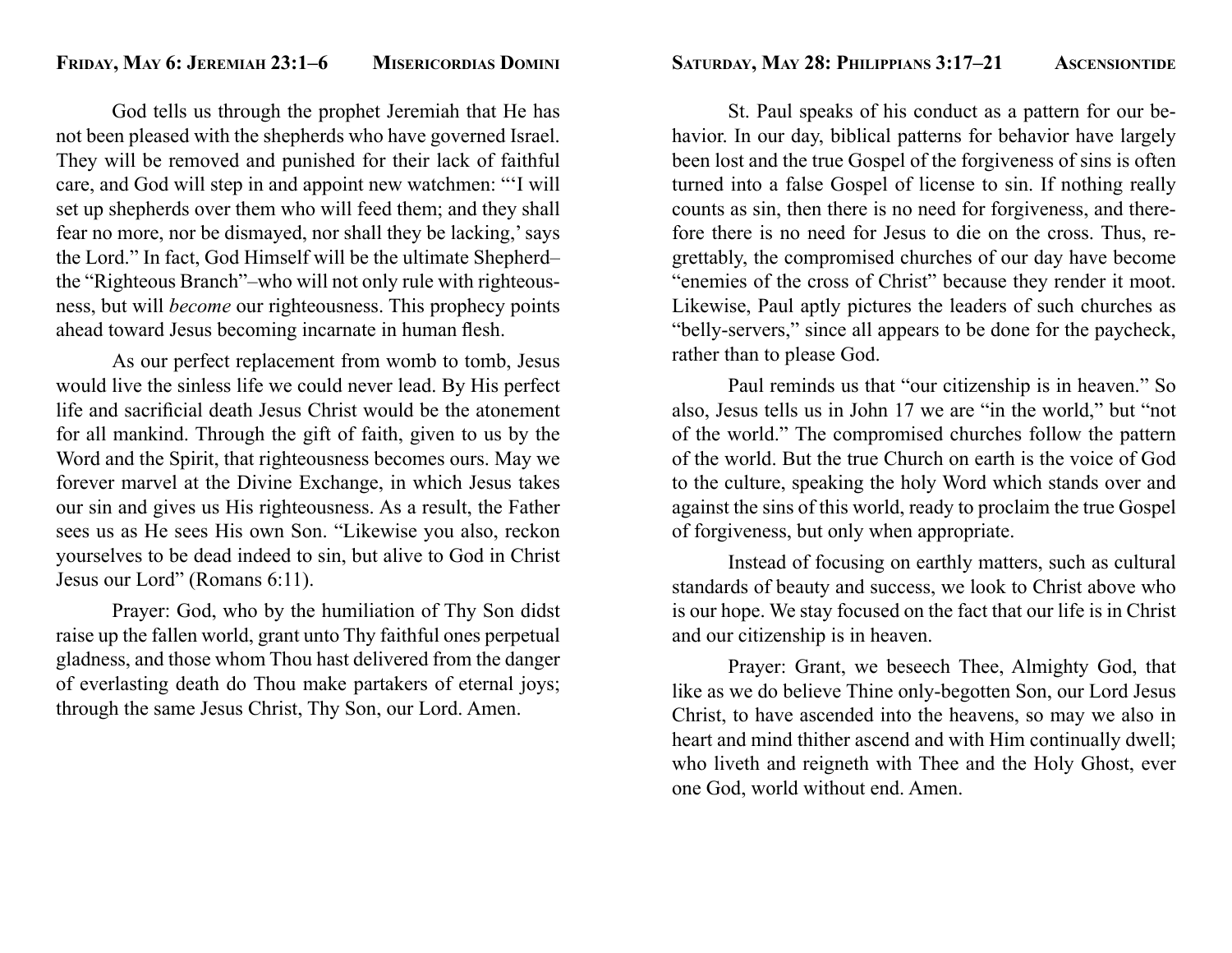St. Paul tells us that we have been "blessed with every spiritual blessing." In fact, Paul seems to go out of his way to impress upon us just how blessed we are! We are God's own prized possessions, and He lavishes His blessings upon us. The gist of it is this: God is great, He greatly loves us, and He greatly blesses us.

 First, God is a great and wonderful God. He is not just a little god, with only a little bit of power and love; but He is a great and mighty God with an immense amount of power and love. Second, God greatly loves us as a treasured possession. He could just give us a tiny bit of the love He actually has. But He doesn't do that. Instead, He gives us the vast supply of His love. He treats us as His prized possession, a treasure to His heart that He greatly loves. Third, God greatly blesses us. Because He is a great God and He greatly loves us as His treasured possession, He also greatly blesses us with His blessings. He could just throw us one or two blessings, like dogs under the table. But God doesn't treat us that way. Instead, He lavishes His blessings upon us—He pours them out in superabundant fashion.

 Prayer: Grant, we beseech Thee, Almighty God, that like as we do believe Thine only-begotten Son, our Lord Jesus Christ, to have ascended into the heavens, so may we also in heart and mind thither ascend and with Him continually dwell; who liveth and reigneth with Thee and the Holy Ghost, ever one God, world without end. Amen.

 The theme this week has been the role of the faithful shepherd and the indispensable nature of his work. We have already seen that such men are few and far between. Even the best of them fall short, for all men are sinners. But whoever is your called servant, you should respect and support him. The writer to the Hebrews states it clearly and succinctly: "Obey those who rule over you, and be submissive, for they watch out for your souls, as those who must give account. Let them do so with joy and not with grief, for that would be unprofitable for you."

 It is easy to follow the shepherd when things are going well and people are in agreement. But there would be no need for admonition if that were always the case. The difficulty arises when the pastor must adhere to God's Word when he knows the reception will not be welcome. That is when the congregation must support him all the more, when his task becomes difficult. It is important to remember they are keeping watch over our souls–and must give God an account of their actions. At stake for all of us is eternal life, and therefore the faithful shepherd is one of the most precious gifts a flock can have. Let us pray that God would continue to provide such pastors in His Church, and that the sheep would treasure and support them.

 Prayer: God, who by the humiliation of Thy Son didst raise up the fallen world, grant unto Thy faithful ones perpetual gladness, and those whom Thou hast delivered from the danger of everlasting death do Thou make partakers of eternal joys; through the same Jesus Christ, Thy Son, our Lord. Amen.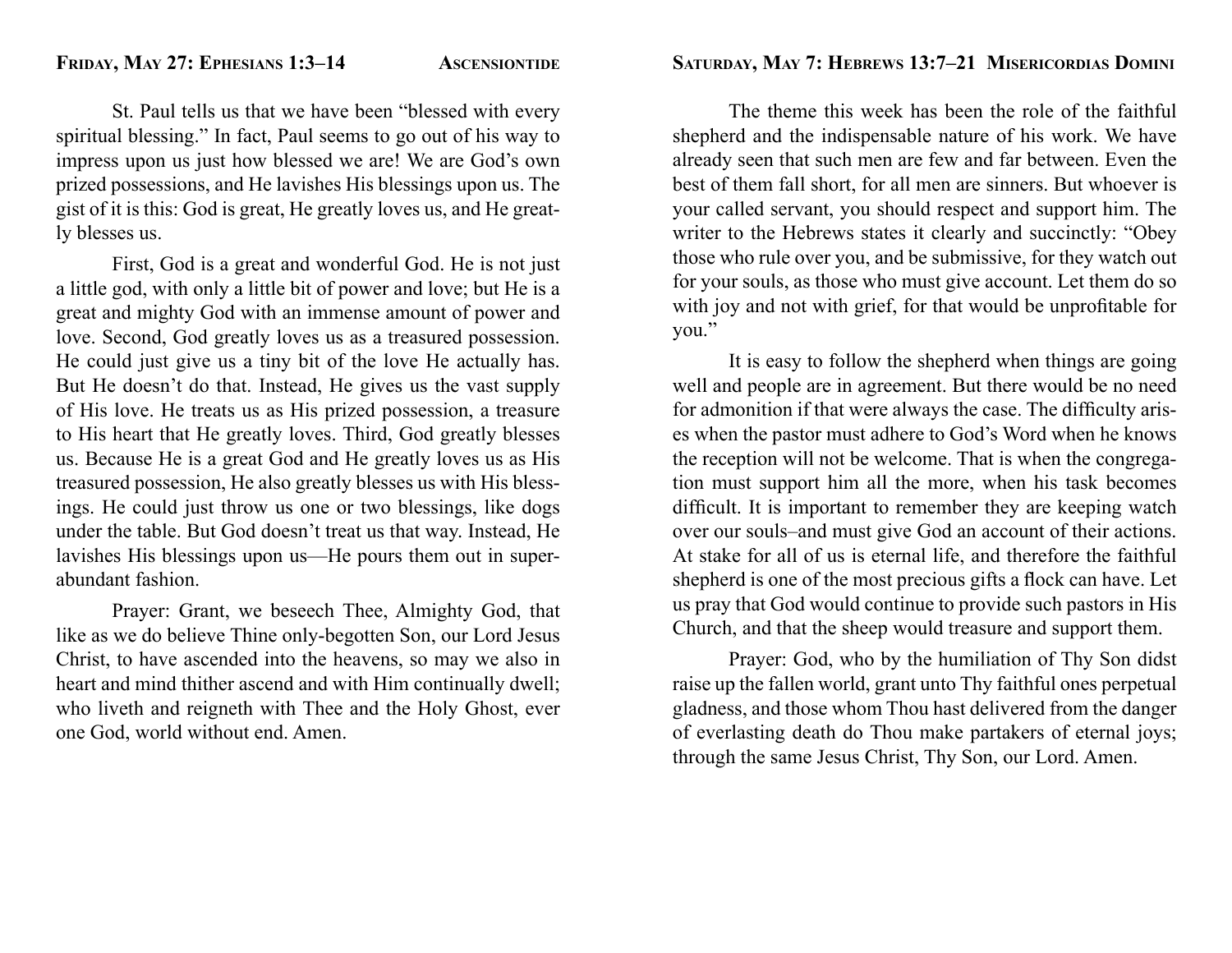## Lesson from the Book of Concord Jubilate Sunday

#### **The Third Petition. Thy will be done on earth, as it is in heaven.**

 Thus far we have prayed that God's name be honored by us, and that His kingdom prevail among us; in which two points is comprehended all that pertains to the honor of God and to our salvation, that we come into the ownership of God and all His possessions. But the great need is, that we cling firmly to them, and do not suffer ourselves to be torn therefrom. For as in a good government it is not only necessary that there be those who build and govern well, but also those who make defense, afford protection and maintain it in security; so here also, although we have prayed for the things of the greatest need, viz. for the Gospel, faith and the Holy Ghost, that He may govern and redeem us from the power of the devil, we must also pray that His will be done. For if we are to abide therein, there will be wonderful encounters, so that, on account of them, we must suffer many thrusts and blows from everything that ventures to oppose and prevent the fulfillment of the two petitions that precede.

 For no one believes how the devil opposes and exerts all his powers against them, and cannot suffer that anyone teach or believe aright. And it hurts him beyond measure to suffer his lies and abominations, that have been honored under the most specious pretexts of the divine Name, to be exposed, and that he be disgraced, and besides be driven out of the heart, and suffer such a breach to be made in his kingdom. Therefore, with all his power and might he chafes and rages as a fierce enemy, and marshals all his subjects, and enlists the world and our own flesh as his allies. For our flesh is in itself indolent and inclined to evil, even though we have accepted and believe the Word of God. The world, too, is perverse and wicked; this he incites against us in various ways, and kindles and adds fuel, that he may hinder and drive us back, cause us to fall and again bring us under his power. That is all his will, mind and thought, for which he strives day and night, and never rests a moment, but employs all arts, malicious devices, ways and means which he can invent.

 We therefore who would be Christians must surely reckon upon having the devil with all his angels, together with the world, as our enemies, who will bring every possible misfortune and grief upon us. For where the Word of God is preached, accepted or believed, and produces fruit, there the holy

**THURSDAY, MAY 26: LUKE 24:44-53 ASCENSION** 

 Today is the Festival of the Ascension of our Lord into Heaven. There are four major Feasts in our church year: the Nativity, the Resurrection, Pentecost, and the Holy Trinity. We also have "festivals of our Lord" and "festivals of the saints of the church." These are the lesser commemorations. There are over 40 "festivals of the saints of the church" (and other churchrelated commemorations), but there are only a few "festivals of our Lord," Annunciation, Circumcision, Epiphany, Transfiguration, Presentation, and Ascension. Of these, Ascension is a crowning jewel, so to speak, in Jesus' crown. When we confess the Ascension of Christ in all three ecumenical creeds, it is not just His ascending into heaven, but also ascending to a throne in heaven to reign! For example, "He ascended into heaven; He sitteth on the right hand of the Father, God Almighty; from whence He shall come to judge the quick and the dead" (Athanasian Creed).

 It is also important for our faith to see that the Ascension is not a reversal of the Incarnation; as if in the Incarnation Christ came down from heaven, and then in the Ascension Christ simply went back up. No, the Ascension is not a reversal of the Incarnation but its fulfillment! Christ does not ditch His human body when He returns to heaven. Instead, He returns to heaven still incarnate, but with a resurrected body. In Him, that is our hope for us as well.

 Prayer: Grant, we beseech Thee, Almighty God, that like as we do believe Thine only-begotten Son, our Lord Jesus Christ, to have ascended into the heavens, so may we also in heart and mind thither ascend and with Him continually dwell; who liveth and reigneth with Thee and the Holy Ghost, ever one God, world without end. Amen.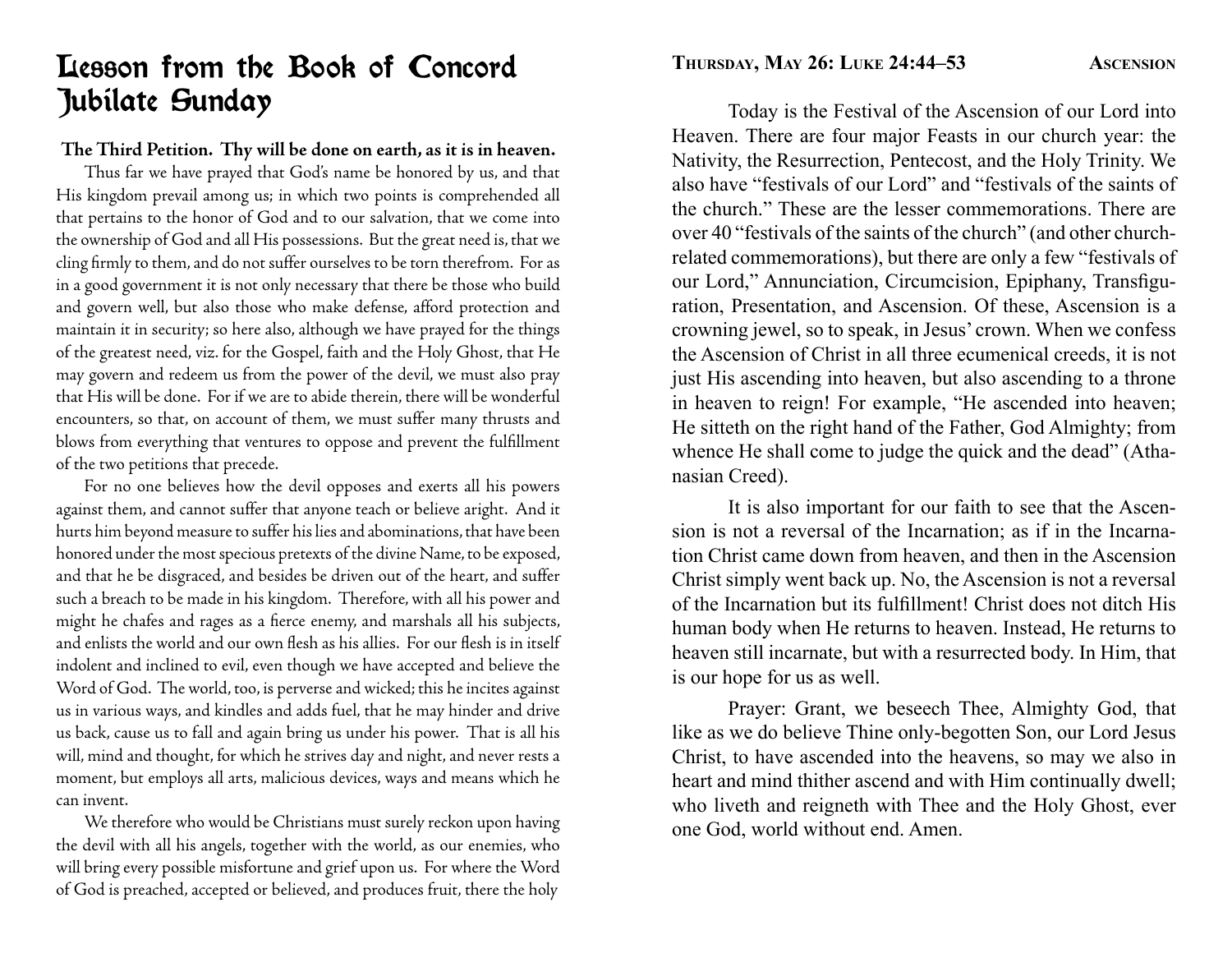This is our third day of Rogation. Recall from Monday and yesterday that the words "Rogate" and "Rogation" come from the Latin word *rogare*, which means "to ask." We ask God to remember His grace toward us because of Christ, to protect us from calamities, and to bless and protect the fruits of the earth. Yesterday we heard in our text that the Holy Spirit intercedes for us. Today in our text we hear about Christ interceding for the Apostles and His disciples.

 It is very important to note that we who are presentday disciples are also included in His prayers; in the very next verse after our text, Jesus says, "I do not pray for these alone, but also for those who will believe in Me through their word" (John 17:20). In that verse Jesus directly refers to us–we who are present-day disciples of Christ, because we have believed in Him through the Apostles' message. Even though Jesus knows that He will soon be betrayed, arrested, falsely accused, and handed over for death on the cross, He still takes the time to directly pray for us! What a comfort to know that we are constantly in His thoughts, even at His darkest times, because then even in our darkest times we can be sure that He is still interceding for us.

 Prayer: O God, from whom all good things do come, grant to us, Thy humble servants, that by Thy holy inspiration we may think those things that be right and by Thy merciful guiding may perform the same; through Jesus Christ, Thy Son, our Lord, who liveth and reigneth with Thee and the Holy Ghost, ever one God, world without end. Amen.

cross cannot be wanting. And let no one think that he shall have peace; but he must risk whatever he has upon earth—possessions, honor, house and estate, wife and child, body and life. That hurts indeed our flesh and the old Adam. For the test is to be steadfast and to suffer with patience whatever afflictions befall us, and to yield whatever is taken from us.

 Therefore there is just as much need, as in everything else, that we pray without ceasing: "Dear Father, Thy will be done, not the will of the devil and of our enemies, nor of anything that would persecute and destroy Thy holy Word, or hinder Thy kingdom; and grant that we may bear with patience and may overcome in whatever it be our lot to suffer on account of this Thy will, so that our poor flesh may not yield or fall away from weakness or indolence."

In these three petitions we find expressed in the simplest manner the need which pertains to God Himself, yet all for our sakes. For whatever we pray concerns only us, namely, as we have said, that the will of God, which must be done without us, may also be done in us. For as His name must be hallowed and His kingdom come without our prayer, so also His will must be done and succeed, although the devil with all his adherents raise a tumult and rage in fury, and undertake to utterly exterminate the Gospel. But for our own sake we must pray that, even against their fury, His will be also done without hindrance in us, that they may accomplish nothing, and we remain firm against all violence and persecution, and submit to the will of God.

 Such prayer must indeed be our protection and defense now, to repel and overcome all that the devil, pope, bishops, tyrants and heretics can do against our Gospel. Let them rage all together and attempt their utmost, and deliberate and resolve how they may destroy and exterminate us, that their will and counsel may prevail. One or two Christians with this petition alone shall be our wall against them, upon which they shall dash themselves to pieces. This consolation and confidence we have, that the will and purpose of the devil and of all our enemies must fail and come to naught, however proud, secure and powerful they know themselves to be. For if their will were not broken and frustrated, the kingdom of God could not abide upon the earth or His name be hallowed.

—The Large Catechism, the Lord's Prayer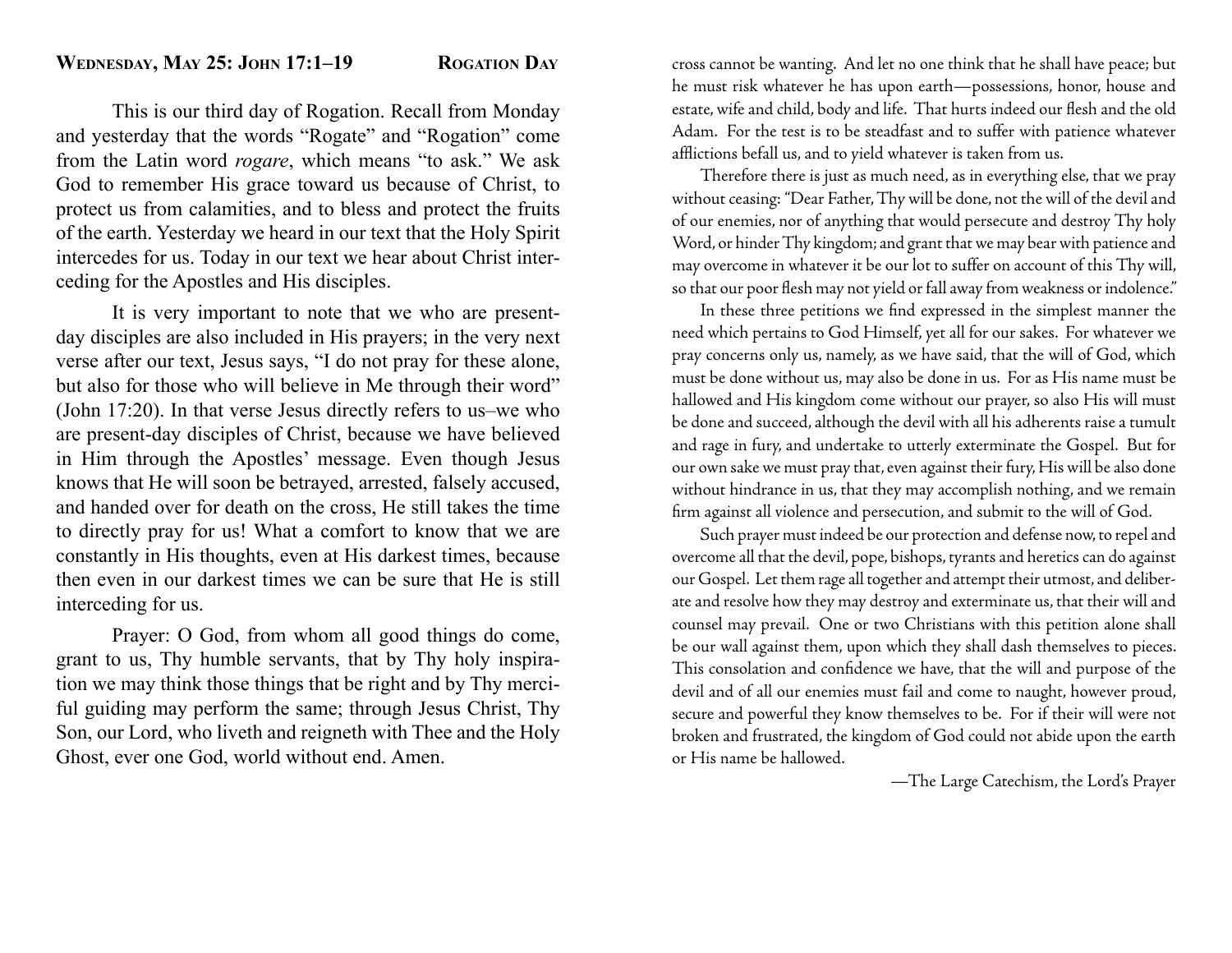In yesterday's Gospel (John 16:16-23), Jesus spoke of a little while of sorrow followed by endless joy. Much of our sorrow in this life comes from not understanding God's plan behind our suffering. That was true for Jesus' disciples. It was also true for Job. In addition to the rest of his afflictions, he was sorrowful because he didn't understand why the Lord would bring those afflictions on him. And in his prolonged sorrow, he finally gave in to his flesh and began to assume that God's understanding was flawed, too.

But the Lord humbled him again with a stern reminder that the Lord's knowledge and understanding go far beyond what any man can fathom. If God had the understanding to design and build the whole creation without our help, then surely He also knows how to rule the lives of men according to a good and gracious plan.

Today's Scripture offers a warning, but also great comfort. When you're hurting and you don't understand God's plan for your life, don't let Satan take advantage, so that you accuse God of a lack of mercy or understanding. Instead, remember that there is a God in heaven who knows and understands all things, who created all things in wisdom, and who has redeemed mankind through the death of His Son and promised His believers a joyful end.

 Prayer: Almighty God, who showest to them that be in error the light of Thy truth to the intent that they may return into the way of righteousness, grant unto all them that are admitted into the fellowship of Christ's religion that they may avoid those things that are contrary to their profession and to follow all such things as are agreeable to the same; through Jesus Christ, Thy Son, our Lord. Amen.

 We continue in the week of Rogate, and this is our second day of Rogation. Recall from yesterday that the words "Rogate" and "Rogation" come from the Latin word *rogare*, which means "to ask." We ask God to remember His grace toward us because of Christ, to protect us from calamities, and to bless and protect the fruits of the earth. In our prayers to God the Father, we are blessed to know that the persons of the Trinity are always interceding for us. St. Paul tells us in our text today that the Holy Spirit is making intercession for us, and Hebrews 7:25 says, "Therefore He [Jesus] is also able to save to the uttermost those who come to God through Him, since He always lives to make intercession for them."

 In our times of suffering, we have hope; in our human weaknesses, we have the Holy Spirit's help. In all of our circumstances, we have the assurance that God is working all these things out for our good. All this encourages us to pray, as Luther says in the Catechism, "as dear children ask their dear father." Since we are reconciled by Christ to God the Father, we are bold to pray in Jesus' name, with His intercession and the intercession of the Holy Spirit on our behalf, as well!

 Prayer: O God, from whom all good things do come, grant to us, Thy humble servants, that by Thy holy inspiration we may think those things that be right and by Thy merciful guiding may perform the same; through Jesus Christ, Thy Son, our Lord, who liveth and reigneth with Thee and the Holy Ghost, ever one God, world without end. Amen.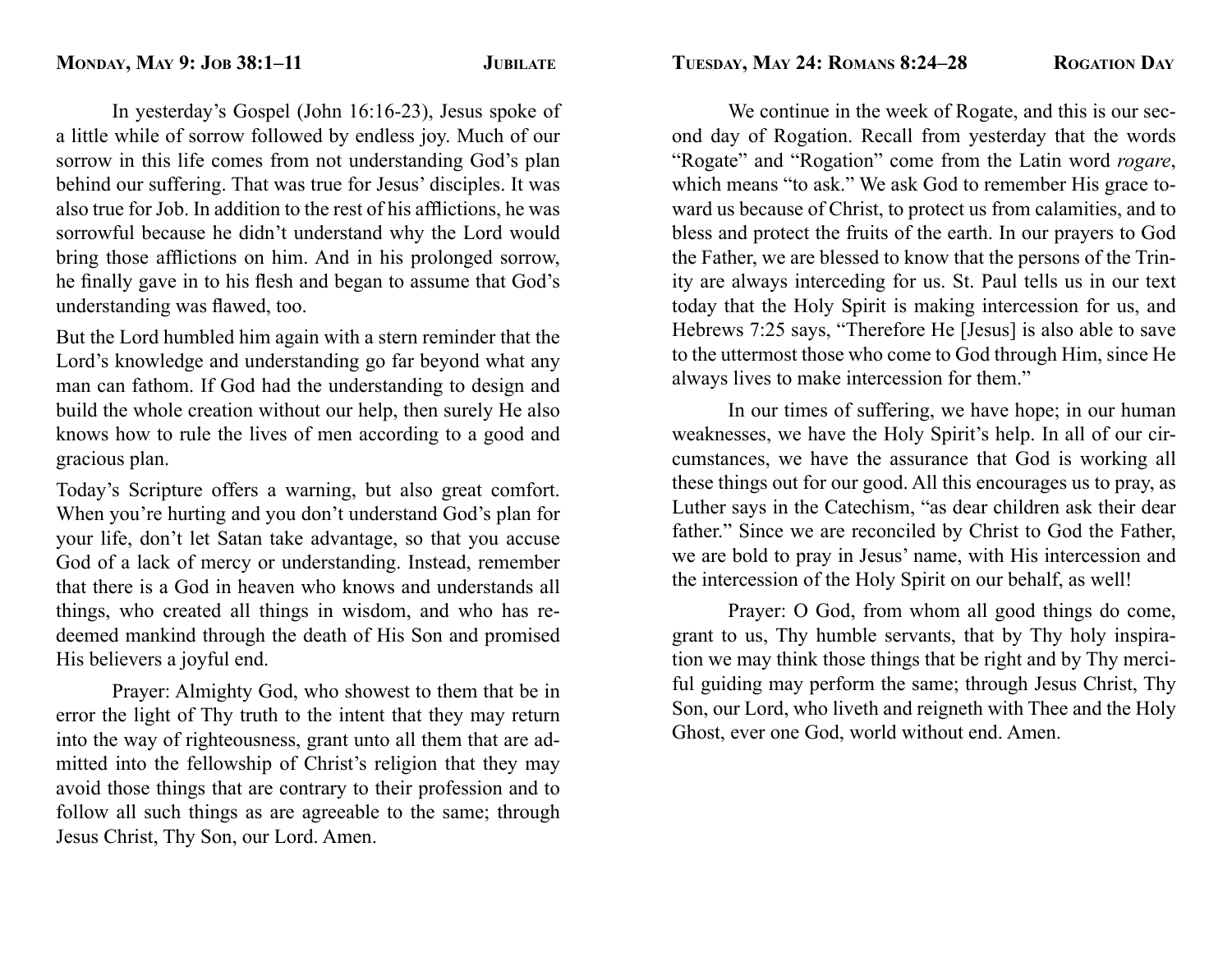Rogate is the 5th Sunday after Easter, and the three days before Ascension are called Rogation days. The words "Rogate" and "Rogation" come from the Latin word *rogare*, which means "to ask." Historically, the importance here is that the people were "asking" God to appease His anger because of Christ and give protection from calamities in towns, and especially protect the early summer crops. This would include praying for civil leaders, as we see in our text for today. Notice the language St. Paul is using here—if he can instruct St. Timothy to lead the congregation in prayers for unbelievers and even leaders like Nero, then we too can pray for all our elected officials; even those with whom we disagree politically.

 Bumper stickers, decals, hats, and t-shirts that bear the slogan "Pray for our President," with Bible references to 1 Timothy 2:1-2 or Romans 13:1, are not inappropriate. However, an unfortunate practice has also occurred. Some post a similar slogan, "Pray for Obama," "Pray for Trump," and now "Pray for Biden," but the Bible reference is Psalm 109:8, which says: "Let his days be few, And let another take his office." This is not praying for the president; it is being provocative. We need to listen to our Heavenly King's instructions and pray for our earthly leaders, so that we may live peaceable lives together with them.

 Prayer: O God, from whom all good things do come, grant to us, Thy humble servants, that by Thy holy inspiration we may think those things that be right and by Thy merciful guiding may perform the same; through Jesus Christ, Thy Son, our Lord, who liveth and reigneth with Thee and the Holy Ghost, ever one God, world without end. Amen.

 Fasting was common under the Law of Moses. It was a custom regularly practiced by the faithful as an aid to focus, not on the things of this world, but on the unseen God and His holy Word. The Pharisees practiced regular fasting, about which they often boasted. John the Baptist's disciples also fasted, as faithful adherents of the Old Testament.

 But the times were changing. A New Testament was in the works. And the practices would change accordingly, like pouring new wine into new wineskins. The disciples of Jesus did not fast while the Bridegroom was with them. There was no need for them to focus on the unseen God or to subject themselves to that bit of sorrow for the brief time when the Son of God walked visibly among His friends.

 Even though we don't see Jesus as they did, we believe His disciples' eye-witness account of His resurrection, and we know that He is with us always, even to the end of the age. Though we still have sorrow, we also have the joy of the resurrection and of Jesus' living presence in preaching, and of His real presence in the Sacrament. Filled with that joy, we may still choose to fast from time to time, but, for Christians, it can never be the defining custom that it was under the Old Testament.

 Prayer: Almighty God, who showest to them that be in error the light of Thy truth to the intent that they may return into the way of righteousness, grant unto all them that are admitted into the fellowship of Christ's religion that they may avoid those things that are contrary to their profession and to follow all such things as are agreeable to the same; through Jesus Christ, Thy Son, our Lord. Amen.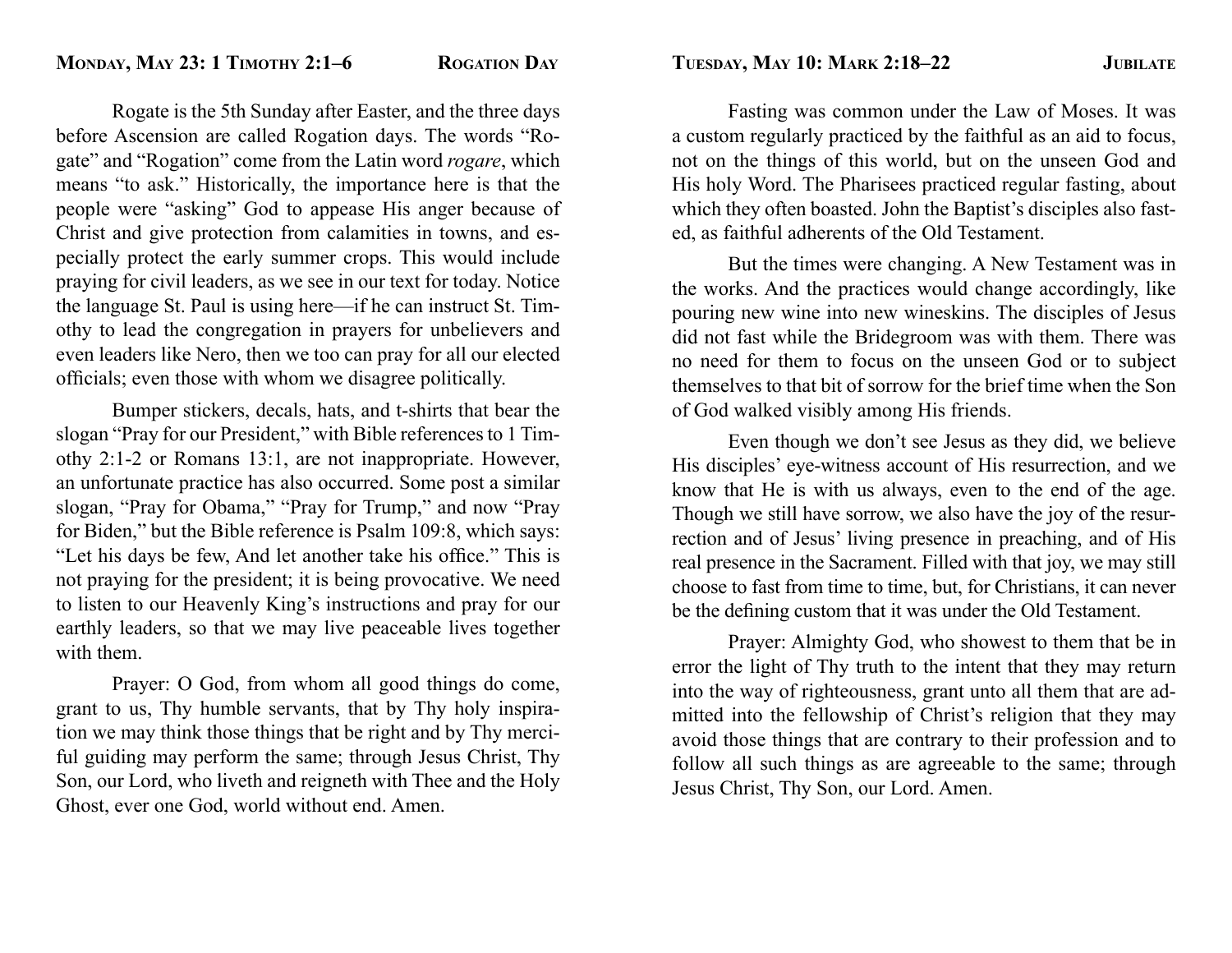Isaiah has prophesied times of great sorrow for Jerusalem: destruction and exile for their idolatries and rebellions against the Lord. But in today's reading, he prophesies times of even greater joy. After punishing His people, after bringing them to repentance in Babylon, the Lord would also have mercy on them, forgive them their sins, restore them to their place, and even bring the Gentiles streaming into the spiritual Jerusalem of the Holy Christian Church. Their sorrow would turn to joy.

 Underneath the wreckage of the visible Christian Church as it exists today, the joy-filled invisible Church, the New Jerusalem, still remains. She continues to cling to Christ alone as her Savior from sin. She continues to give birth to new children through preaching and Holy Baptism. And she continues, through her preachers, to bring the comfort of free forgiveness through faith in Christ Jesus to those who are already her children, and to those who will become her children. In the midst of all this world's sorrow, the Church and her children continue to rejoice in Christ and in His resurrection from the dead, and in the promise of the future glory of the New Jerusalem.

 Prayer: Almighty God, who showest to them that be in error the light of Thy truth to the intent that they may return into the way of righteousness, grant unto all them that are admitted into the fellowship of Christ's religion that they may avoid those things that are contrary to their profession and to follow all such things as are agreeable to the same; through Jesus Christ, Thy Son, our Lord, who liveth and reigneth with Thee and the Holy Ghost, ever one God, world without end. Amen.

mony in Zach. 1:12: "O Lord of hosts, how long wilt thou not have mercy on Jerusalem?" Although concerning the saints we concede that just as when alive they pray for the Church universal in general, so in heaven they pray for the Church in general, albeit no testimony concerning the dead praying is extant in the Scriptures, except the dream taken from the second book of Maccabees (15:14).

 Moreover, even supposing that the saints certainly pray for the Church, yet it does not follow that they are to be invoked. Although our Confession affirms only this, that Scripture does not teach the invocation of the saints, or that we are to ask the saints for aid. But since neither a command, nor a promise, nor an example can be produced from the Scriptures concerning the invocation of saints, it follows that conscience can have nothing concerning this invocation that is certain. And since prayer ought to be made from faith, how do we know that God approves this invocation? Whence do we know without the testimony of Scripture that the saints perceive the prayers of each one? Some plainly ascribe divinity to the saints, viz. that they discern the silent thoughts of the minds in us. They dispute concerning morning and evening knowledge, perhaps because they doubt whether they hear us in the morning or the evening. They invent these things not in order to treat the saints with honor, but to defend lucrative services. Nothing can be produced by the adversaries against this reasoning, that, since invocation does not have a testimony from God's Word, it cannot be affirmed that the saints perceive our invocation, or that they especially perceive that God approves it. Wherefore the adversaries ought not to force us to an uncertain matter, because a prayer without faith is not prayer. For as they cite the example of the Church, it is evident that this is a new custom in the Church; for although the old prayers make mention of the saints, yet they do not invoke the saints. Although also this new invocation in the Church is dissimilar to the invocation of individuals.

 Again, the adversaries not only require invocation in the worship of the saints, but also apply the merits of the saints for others, and make of the saints not only intercessors, but also propitiators. This is in no way to be endured. For here the honor belonging only to Christ is altogether transferred to the saints. For they make them mediators and propitiators, and although they make a distinction between mediators of intercession and mediators of redemption, yet they plainly make out of the saints mediators of redemption.

—The Apology of the Augsburg Confession, §1–14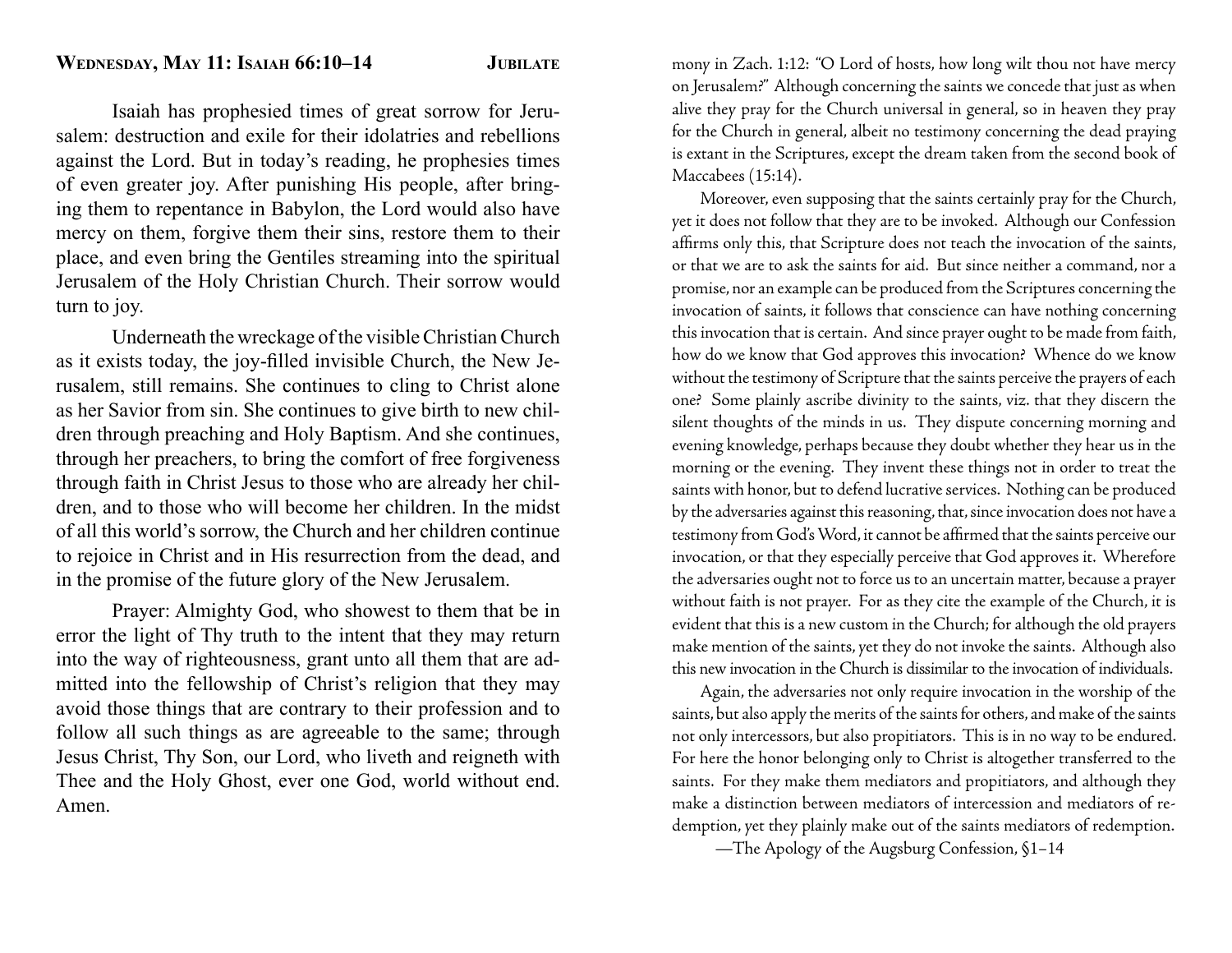## Lesson from the Book of Concord Rogate Sunday

### **Chapter IX. Article XXI. Of the Invocation of Saints.**

The twenty-first article they [the Roman Catholics] absolutely condemn, because we do not require the invocation of saints. Nor on any topic do they rhetoricate with more prolixity. Nevertheless they do not effect anything else than that the saints should be honored; likewise that the saints who live should pray for others; as though indeed the invocation of dead saints were in addition necessary. They cite Cyprian, because he asked Cornelius while yet alive to pray for his brothers when departing. By this example they approve the invocation of the dead. They quote also Jerome against Vigilantius: "On this field," they say, "eleven hundred years ago, Jerome overcame Vigilantius." Thus the adversaries triumph, as though the war were already ended. Nor do they, in their stupidity, see that in Jerome against Vigilantius there is not a syllable concerning invocation. He speaks concerning honors to the saints, not concerning the invocation. Neither have the rest of the ancient writers before Gregory made mention of invocation. Certainly this invocation, with these opinions which the adversaries now teach concerning the application of merits, has not the testimony of the ancient writers.

 Our Confession [the Augsburg Confession] approves honors to the saints. For here a threefold honor is to be approved. The first is thanksgiving. For we ought to give thanks to God because He has shown examples of mercy; because He has shown that He wishes to save men; because He has given teachers or other gifts to the Church. And these gifts, as they are the greatest, should be amplified, and the saints themselves should be praised, who have faithfully used these gifts, just as Christ praises faithful business-men (Matt. 25:21, 23). The second service is the strengthening of our faith; when we see the denial forgiven Peter, we also are encouraged to believe the more that grace truly superabounds over sin (Rom. 5:20). The third honor is the imitation first of faith, then of the other virtues, which everyone should imitate according to his calling. These true honors the adversaries do not require. They dispute only concerning invocation, which, even though it would have no danger, nevertheless is not necessary.

Besides, we also grant that the angels pray for us. For there is a testi

**THURSDAY, MAY 12: 1 PETER 3:1–12 JUBILATE**

 Considering all the sorrows we face in this world, let us not add to them by rejecting the path of love that the Lord has laid out for us who are righteous by faith in His Son. Instead, let us find joy in living according to our roles and vocations, applying the love of Christ to all that we do and say, in all the various roles that we've been given.

 In the context of marriage, the Lord would have wives submitting joyfully to their husbands in love, as the Church submits to Christ. He would have women pursue the incorruptible beauty of a gentle and quiet spirit. That's not the message that women hear from the world or that bubbles up from our sinful flesh, but then, the world and our flesh have never been friendly to Christians. For their part, husbands are not to be gruff or uncaring toward their wives, but are to cherish and honor them as their coheirs of eternal life, whom God made to be the "weaker" one, that is, softer in demeanor, less forceful, less physically strong.

 All Christians are instructed to be compassionate, tenderhearted, and courteous. We are to turn from evil and do good, to seek peace and pursue it, learning from the Lord Jesus to find joy in serving, in submitting, and in loving.

 Prayer: Almighty God, who showest to them that be in error the light of Thy truth to the intent that they may return into the way of righteousness, grant unto all them that are admitted into the fellowship of Christ's religion that they may avoid those things that are contrary to their profession and to follow all such things as are agreeable to the same; through Jesus Christ, Thy Son, our Lord. Amen.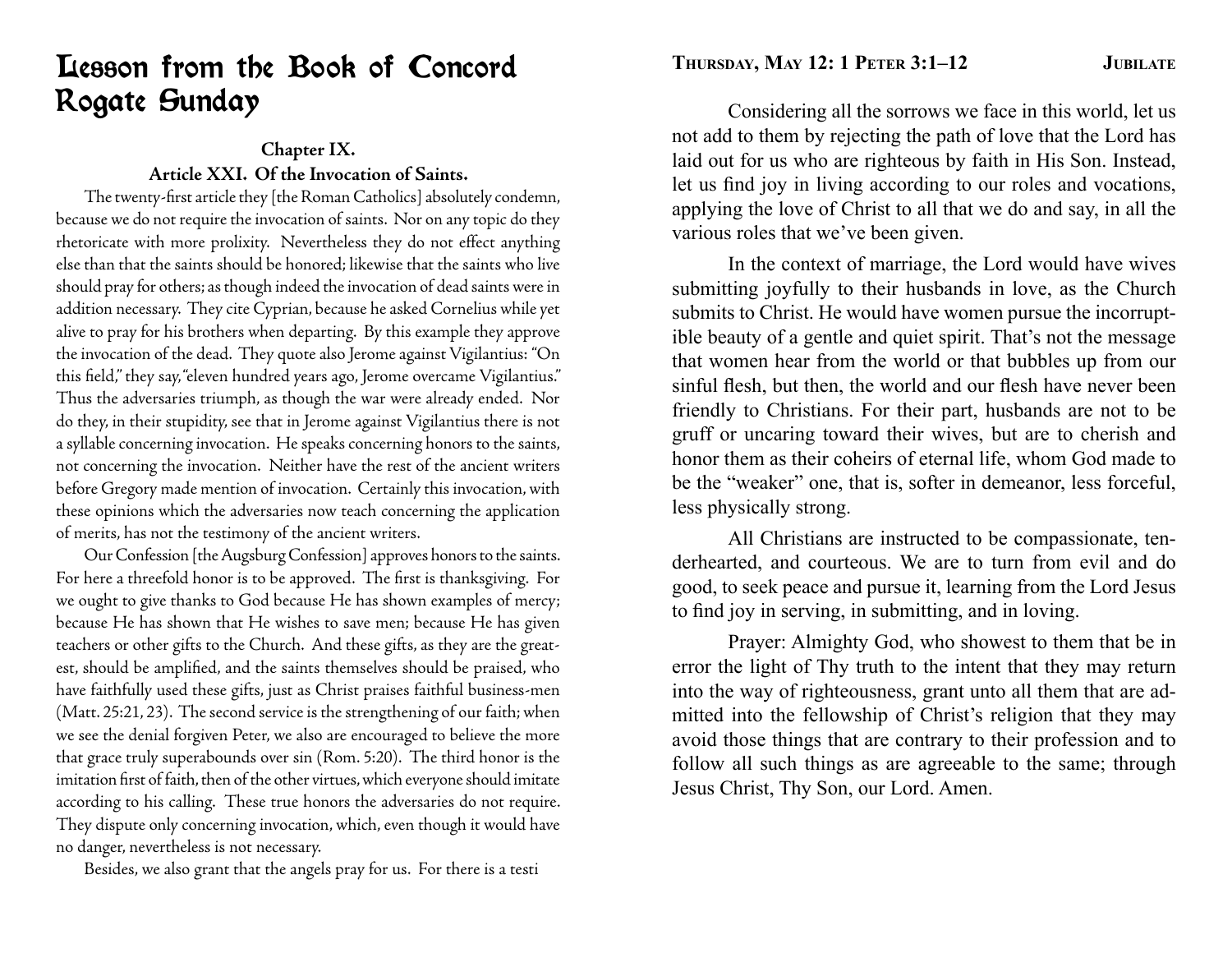Not many sorrows can compare with the sorrow of death. Even Jesus wept at the death of His friend Lazarus and at the sorrow it caused among those who loved him.

 But the answer to death, in God's good and gracious plan, is not to cancel it. Not yet. Even this sorrowful separation is woven into His grand design. Lazarus had to die from his illness so that Jesus' glory might be made known. Lazarus' sisters had to suffer his loss for a few days in order to gain a revelation of Christ's power over death, prior to His own death and resurrection. No, Jesus would not prevent the death of Lazarus. Instead, He would use it to strengthen the faith of many. They had to be sorrowful for a little while, but then they would see the glory of the Lord and rejoice.

 Our "little while" of sorrow over the death of our loved ones will last longer than the sorrow of Mary and Martha, until He who is the Resurrection and the Life comes in glory and speaks over the graves of mankind. But we have His assurance that even death will work together for good to those who love Him. Look to Christ, the Conqueror of death, and let the joy of the coming resurrection temper the sorrow of this temporary loss.

 Prayer: Almighty God, who showest to them that be in error the light of Thy truth to the intent that they may return into the way of righteousness, grant unto all them that are admitted into the fellowship of Christ's religion that they may avoid those things that are contrary to their profession and to follow all such things as are agreeable to the same; through Jesus Christ, Thy Son, our Lord. Amen.

 "Believe on the Lord Jesus Christ, and you will be saved!" This is the only message that can quiet the terrified conscience. By nature, all we know of God is His power and godhead. To only know God as the almighty Maker of Heaven and Earth who is holy and just does nothing but terrify the sinner. St. Paul writes to the Romans: "The wrath of God is revealed from heaven against all ungodliness and unrighteousness of men" (Romans 1:18). The Gospel of our Lord Jesus Christ is not known to us by nature. It must be revealed to us by the Holy Spirit through His Word.

In prison, the Apostles testified of this Gospel in their prayers and by singing hymns. When the jailer, terrified by the power of God, cried out, "What must I do to be saved?" the Apostles proclaimed to him the Gospel of Jesus Christ and taught him the Word of God all night. Through this Word of the Gospel of free salvation by faith in Christ, the Holy Spirit gave this jailer and all His household true saving faith. They were baptized and they rejoiced in the peace which God grants to penitent sinners.

 We never know when the Holy Spirit will work in those around us. So let us always be proclaiming the Gospel in our prayers and in our songs, testifying to all the grace of God through Christ!

 Prayer: O God, who makest the minds of the faithful to be of one will, grant unto Thy people that they may love what Thou commandest and desire what Thou dost promise, that among the manifold changes of this world our hearts may there be fixed where true joys are to be found; through Jesus Christ, Thy Son, our Lord. Amen.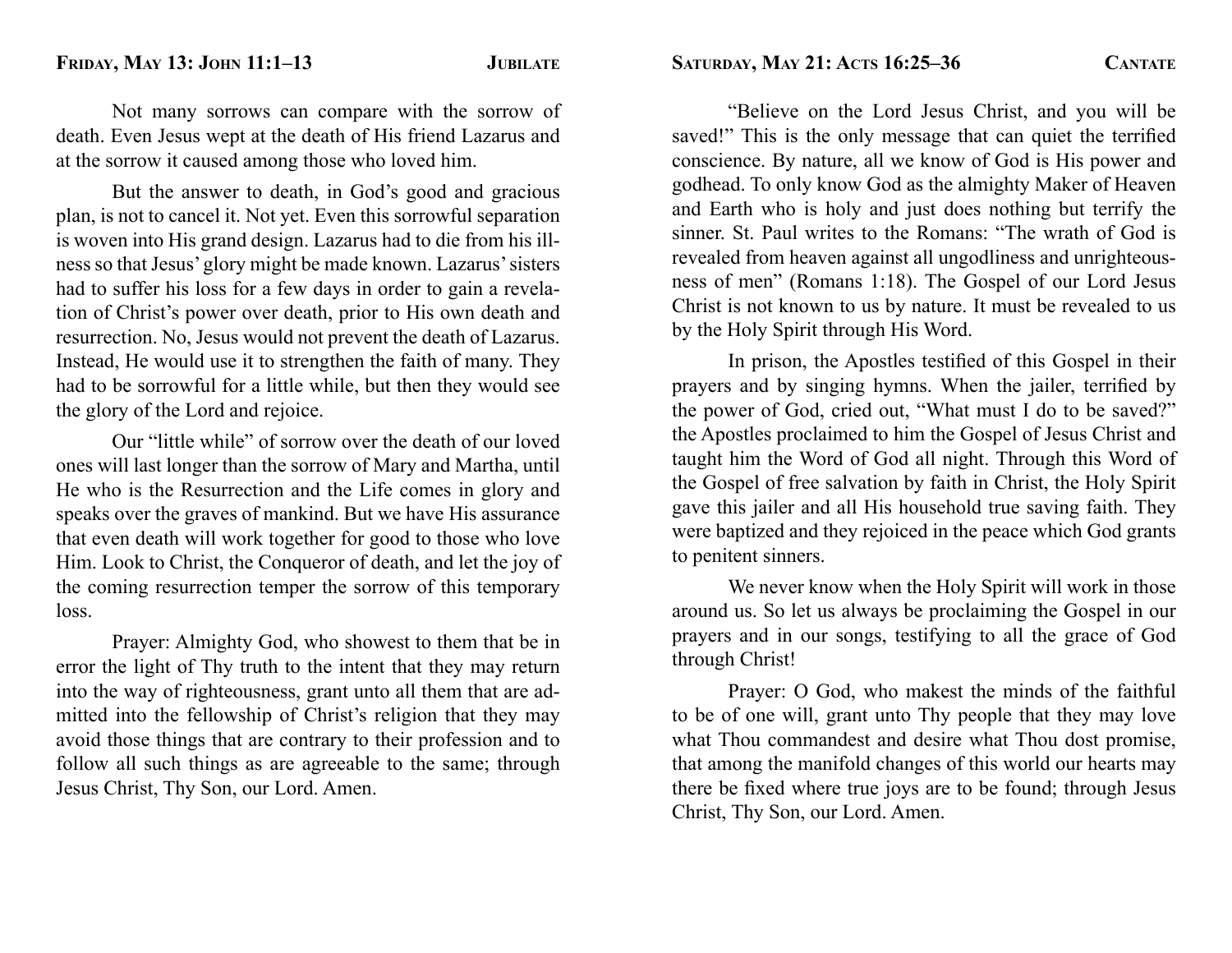The theme of Cantate is to "sing to the Lord a new song"–to break forth with joy and singing, rejoicing in the Lord for the salvation which He has brought to us through Christ. The sound that echoes throughout the Christian Church of all times and places is a victory cry–not the work of our victory, but Christ's victory over sin, death, and the devil. God Himself laid bare His holy arm and fought for us on the field of battle.

 During the season of Lent, our hearts become heavy with lament and sorrow because of our sins. But at the Resurrection, our consciences are comforted and our spirits are lifted by the Gospel of our forgiveness. As we say in the Divine Service, "We laud and magnify Thy glorious name, evermore praising Thee and saying, 'Holy, holy, holy; Lord God of Sabaoth; heaven and earth are full of Thy glory!'" Now that we have been redeemed from iniquity, the Lord commands us to go out and spread the news of this victory to all the world. But, "Touch no unclean thing… be clean," the Lord tells us. Let us not taint His triumph by continuing in sin, but show to the world how our God has cleansed us from our sins. May we demonstrate the fruit of the Resurrection in our lives of sanctification

 Prayer: O God, who makest the minds of the faithful to be of one will, grant unto Thy people that they may love what Thou commandest and desire what Thou dost promise, that among the manifold changes of this world our hearts may there be fixed where true joys are to be found; through Jesus Christ, Thy Son, our Lord. Amen.

 In today's reading, Jesus' words to His disciples in Sunday's Gospel find their ultimate fulfillment: "Therefore you now have sorrow; but I will see you again and your heart will rejoice, and your joy no one will take from you" (John 16:22).

 It is for good reason that this life is referred to as the "great tribulation" for Christians. We are surrounded by sin, including our own. We are hounded by the devil and hated by the world. There are wars and rumors of wars, famines, earthquakes, and pestilences, false prophets, and faithless friends. But St. John was allowed to see how the story ends for those who, in the midst of this great tribulation, have washed their robes and made them white in the blood of the Lamb. For those who have believed in Christ Jesus and have been united with Him in Holy Baptism, there is endless joy after this time of sorrow. There is perfect peace and rest, perfect praise and worship. When those baptized believers fall asleep here, they awake to that endless joy, and to the face of the One who will wipe away every tear from their eyes.

 Let this vision of the glory that awaits all believers accompany you in every time of sorrow. The words are true. The witness is faithful. And the joy will be both real and permanent.

 Prayer: Almighty God, who showest to them that be in error the light of Thy truth to the intent that they may return into the way of righteousness, grant unto all them that are admitted into the fellowship of Christ's religion that they may avoid those things that are contrary to their profession and to follow all such things as are agreeable to the same; through Jesus Christ, Thy Son, our Lord. Amen.

**SATURDAY, MAY 14: REVELATION 7:9–17 JUBILATE**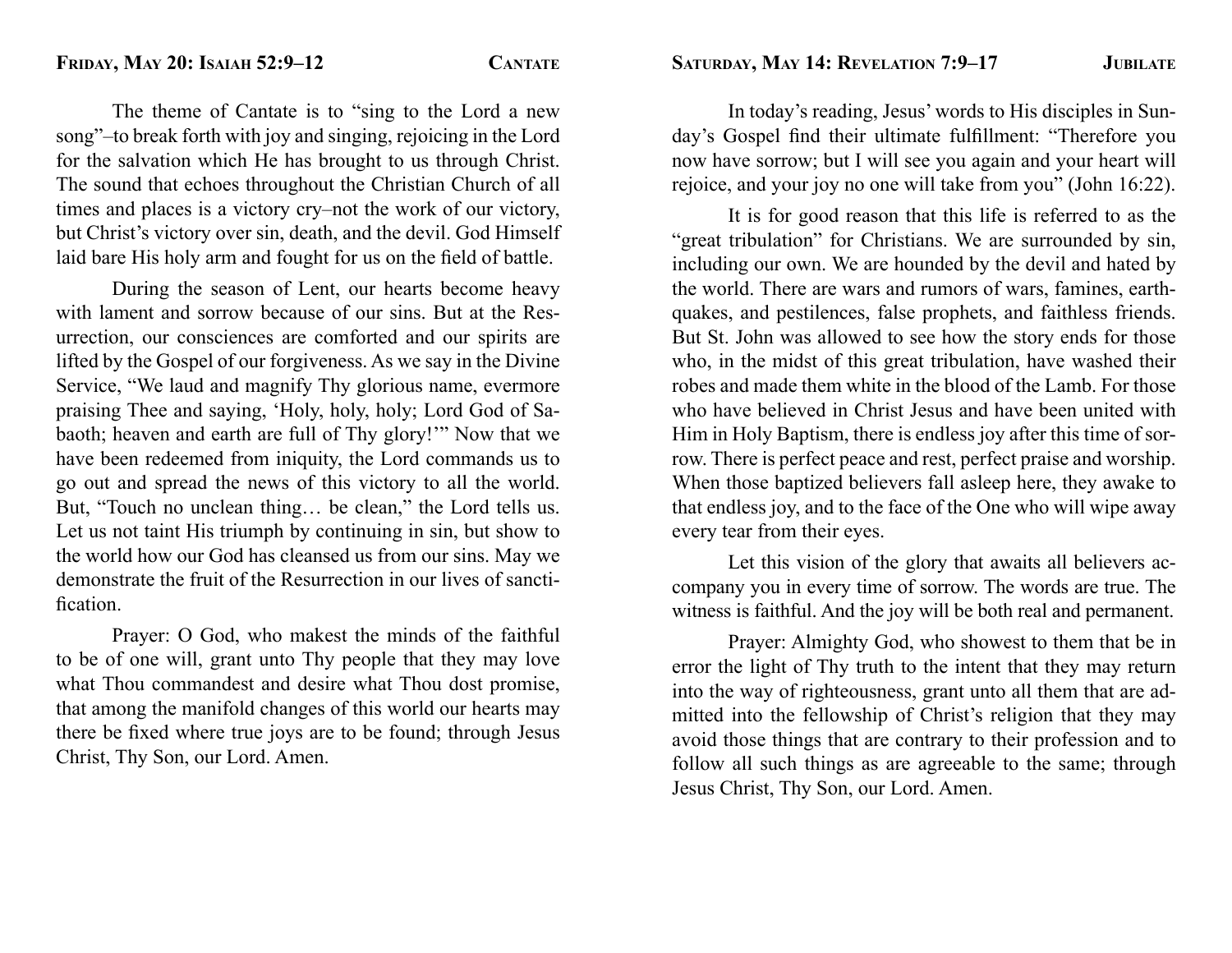## Lesson from the Book of Concord Cantate Sunday

## **Chapter V. Of the Law and the Gospel. Statement of the Controversy.**

 Whether the preaching of the Holy Gospel be properly not only a preaching of grace, which announces the forgiveness of sins, but also a preaching of repentance and censure, rebuking unbelief, which is rebuked not in the Law, but alone through the Gospel.

## **Affi rmative.***Pure Doctrine of God's Word.*

 1. We believe, teach and confess that the distinction between the Law and the Gospel is to be maintained in the Church as an especially brilliant light, whereby, according to the admonition of St. Paul, the Word of God may be rightly divided.

 2. We believe, teach and confess that the Law is properly a divine doctrine, which teaches what is right and pleasing to God, and reproves everything that is sin and contrary to God's will.

 3. Therefore everything that reproves sin is and belongs to the preaching of the Law.

 4. But the Gospel is properly such a doctrine as teaches what man who has not observed the Law, and therefore is condemned by it, should believe, viz. that Christ has expiated and made satisfaction for all sins, and, without any merit of theirs [no merit of the sinner intervening], has obtained and acquired forgiveness of sins, righteousness that avails before God, and eternal life.

 5. But since the term "Gospel" is not used in one and the same sense in the Holy Scriptures, on account of which this dissension originally arose, we believe, teach and confess that if by the term "Gospel" the entire doctrine of Christ be understood, which He proposed in His ministry, as also did His apostles (in which sense it is employed, Mark 1:15; Acts 20:21), it is correctly said and written that the Gospel is a preaching of repentance and of the forgiveness of sins.

 6. But if the Law and the Gospel be contrasted with one another, as Moses himself is called a teacher of the Law, and Christ a preacher of the Gospel, we believe, teach and confess that the Gospel is not a preaching of

 Through faith in the Resurrection of Jesus Christ from the dead we are made over into new creatures; our lives of sanctification are a direct result of being grafted into Him by faith. Therefore, our lives must reflect this marvelous reality. Just as Christ dwells in our hearts by faith, so He should be demonstrated in our works. Compassion, kindness, humbleness, meekness, patience, and forgiveness–these are all characteristics that describe the way in which Jesus has dealt with us, and so we should show these same traits to one another. No Christian is perfect as long as he lives here in this world. We must regularly put to death our old Adam, drowning him in the waters of our Baptism, and by faith put on the new man, "who is renewed in knowledge according to the image of Him who created him" (Colossians 3:10).

 To deal with our brothers and sisters according to Christian virtue, we should always remember it is by God's grace and compassion that our own sins are covered. As God has loved us, so we should love one another. We all need the mutual help and support of our fellow Christians to continue in holiness of living. And so, St. Paul teaches us, "Be kind to one another, tenderhearted, forgiving one another, even as God in Christ forgave you" (Ephesians 4:32).

 Prayer: O God, who makest the minds of the faithful to be of one will, grant unto Thy people that they may love what Thou commandest and desire what Thou dost promise, that among the manifold changes of this world our hearts may there be fixed where true joys are to be found; through Jesus Christ, Thy Son, our Lord. Amen.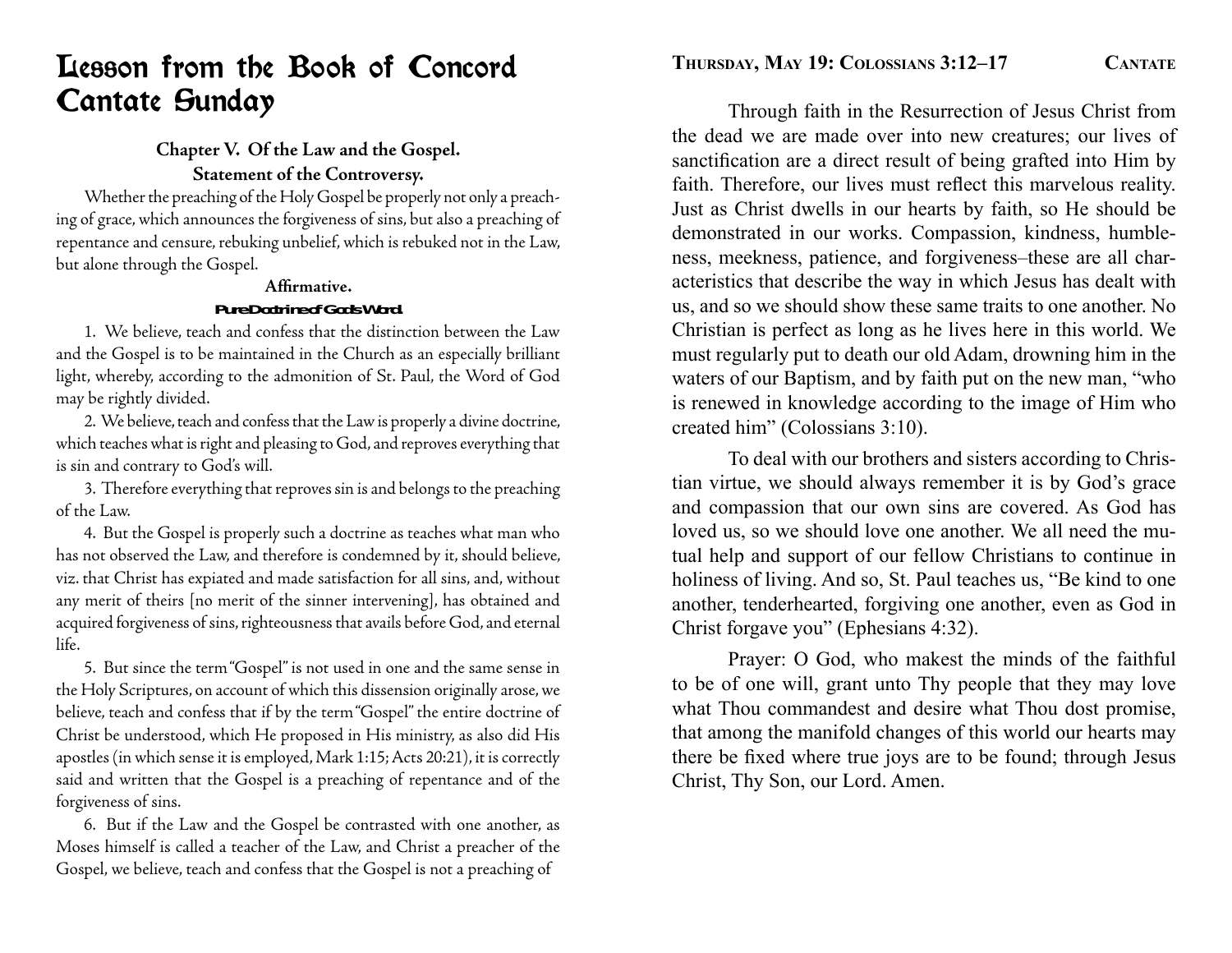People are not born morally neutral. While we might be able to maintain a certain level of civic righteousness, spiritually speaking we are by nature dead in trespasses and sins. We are born blind slaves to the devil, and subject to death and damnation. The only way to be saved from our sins and to enter into new life is by repentance and faith in Jesus Christ. He is the Resurrection and the life. And so, Christ warns those who do not believe in Him, "If you do not believe that I am He, you will die in your sins." The Truth that sets us free from spiritual bondage is the Gospel of His death and resurrection.

 Our natural corruption is so total, however, that we cannot by our own reason and strength believe or even understand this Truth. The Holy Spirit of God must work this understanding in us through the preaching of the Cross of Christ. The image of Christ, lifted up for our sins, testifies His true identity as the Son of God and the only Savior of fallen mankind. His resurrection from the dead is the public demonstration that He is the Lord of Life, "in whom we have redemption through His blood, the forgiveness of sins" (Colossians 1:14). For the sake of our eternal salvation, we must continue in this Word of Reconciliation!

 Prayer: O God, who makest the minds of the faithful to be of one will, grant unto Thy people that they may love what Thou commandest and desire what Thou dost promise, that among the manifold changes of this world our hearts may there be fixed where true joys are to be found; through Jesus Christ, Thy Son, our Lord. Amen.

repentance or reproof, but properly nothing else than a preaching of consolation, and a joyful message which does not reprove or terrify, but against the terrors of the Law consoles consciences, points alone to the merits of Christ, and again comforts them by the precious preaching of the grace and favor of God, obtained through Christ's merit.

 7. As to the revelation of sin, because the veil of Moses hangs before the eyes of all men as long as they hear the bare preaching of the Law, and nothing concerning Christ, and therefore do not learn from the Law to perceive their sins aright, but either become presumptuous hypocrites as the Pharisees, or despair as did Judas; Christ takes the Law into His hands, and explains it spiritually (Matt. 5:21 sqq.; Rom. 7:14). And thus the wrath of God is revealed from heaven against all sinners (Rom. 1:18), how great it is; by this means they are instructed in the Law, and then from it first learn to know aright their sins—a knowledge to which Moses never could coerce them.

 Therefore, although the preaching of the suffering and death of Christ, the Son of God, is an earnest and terrible proclamation and declaration of God's wrath, whereby men are for the first time led aright to the Law, after the veil of Moses has been removed from them, so that they first know aright how great things God in His Law requires of us, nothing of which we can observe, and therefore should seek all our righteousness in Christ—

 8. Yet, as long as all this (namely, Christ's suffering and death) proclaims God's wrath and terrifies man, it is still not properly the preaching of the Gospel, but the preaching of Moses and the Law, and therefore a "strange work" of Christ, whereby He attains His proper office, i.e. to preach grace, console and quicken, which is properly the preaching of the Gospel.

#### **Negative.** *Contrary Doctrine which is Rejected.*

 Therefore we reject and regard incorrect and injurious the dogma that the Gospel is properly a preaching of repentance or reproof, and not alone a preaching of grace. For thereby the Gospel is again converted into a law, the merit of Christ and the Holy Scriptures obscured, Christians robbed of true consolation, and the door opened again to the Papacy.

—The Formula of Concord, Epitome